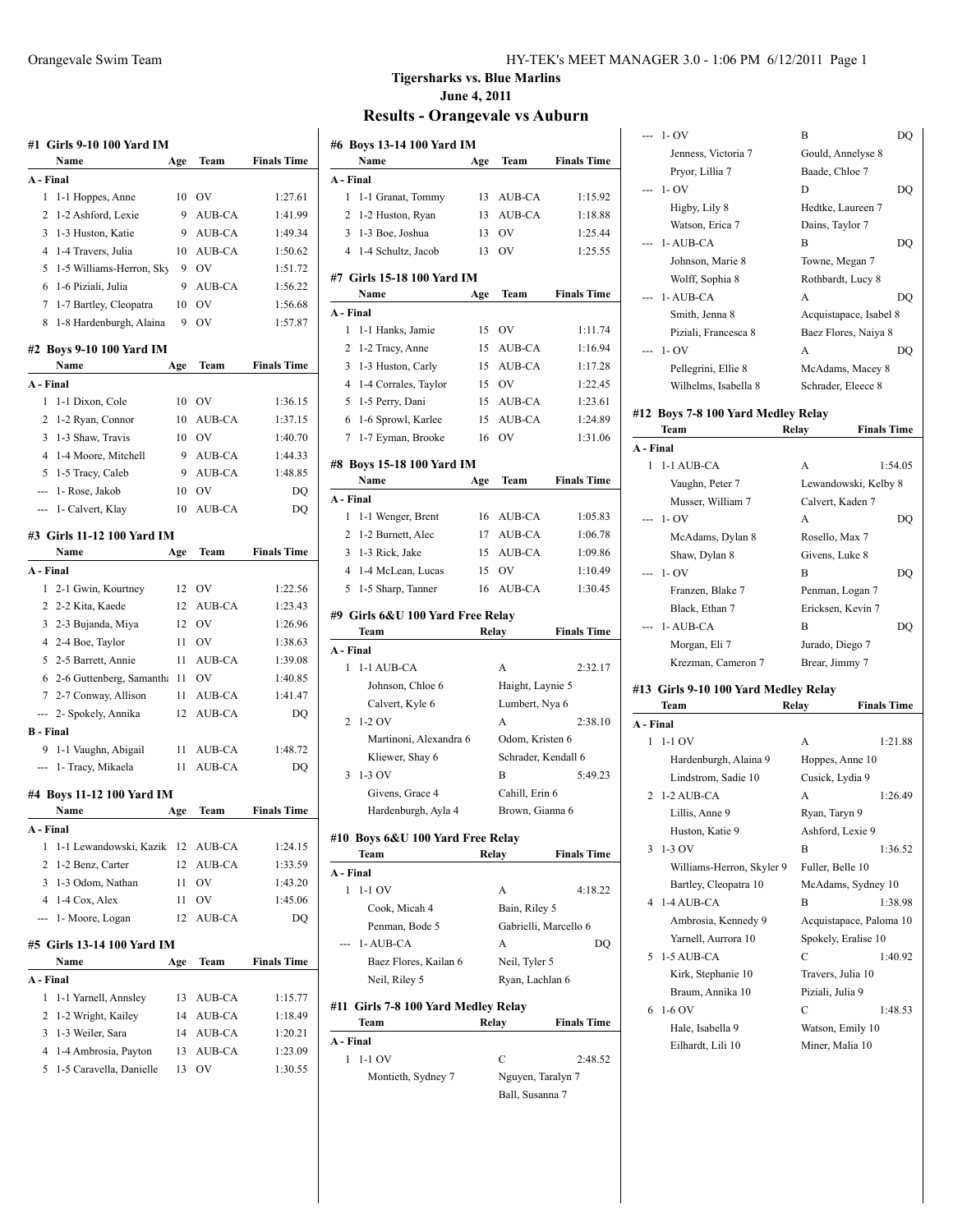| Team                                  | Relay | <b>Finals Time</b>      |
|---------------------------------------|-------|-------------------------|
| A - Final                             |       |                         |
| 1 1-1 AUB-CA                          | A     | 1:22.81                 |
| Calvert, Klay 10                      |       | Ryan, Connor 10         |
| Moore, Mitchell 9                     |       | Tracy, Caleb 9          |
| $1-2$ OV<br>2                         | В     | 1:28.37                 |
| Montieth, Anthony 10                  |       | Guttenberg, Sean 9      |
| Ericksen, Connor 10                   |       | Rose, Jakob 10          |
| $1-3$ OV<br>3                         | D     | 1:49.95                 |
| Jakubicki, Lukas 9                    |       | Bardasian, Gannon 9     |
| Caron, Reed 10                        |       | Holden, Max 10          |
| $1 - OV$<br>---                       | C     | DQ                      |
| Orman, Jacob 10                       |       | Kliewer, Evan 9         |
| Shaw, Travis 10                       |       | Campbell, Quinn 9       |
| 1-AUB-CA                              | B     | DQ                      |
| Barpal, Alex 9                        |       | Benz, Brady 9           |
|                                       |       |                         |
| Brackett, Tristian 9                  |       | Tuggle, Justin 10       |
| $1 - OV$<br>---                       | A     | DO                      |
| Boe, Jacob 10                         |       | Dixon, Cole 10          |
| Dixon, Parker 10                      |       | Dixon, Trey 10          |
| #15 Girls 11-12 200 Yard Medley Relay |       |                         |
| Team                                  | Relay | <b>Finals Time</b>      |
| A - Final                             |       |                         |
| 1<br>1-1 AUB-CA                       | A     | 2:46.83                 |
| Spokely, Annika 12                    |       | Piziali, Emma 11        |
| Kita, Kaede 12                        |       | Yarnell, Makanna 12     |
| $1-2$ OV<br>2                         | A     | 2:58.97                 |
| Knopp, Cassidy 12                     |       | Bujanda, Miya 12        |
| Mansanet, Portia 12                   |       | Gwin, Kourtney 12       |
| 3<br>$1-3$ OV                         | В     | 3:15.12                 |
| Boe, Taylor 11                        |       | Guttenberg, Samantha 11 |
| Tinay, Ryla 11                        |       | Oglesby, Avonlea 11     |
| 1-AUB-CA                              | B     |                         |
|                                       |       | DQ                      |
| Conway, Allison 11                    |       | Smith, Emily 11         |
| Barrett, Annie 11                     |       | Tracy, Mikaela 11       |
| 1-AUB-CA                              | C     | DO                      |
| Musser, Crystal 11                    |       | Capel, Ariana 11        |
| Vaughn, Abigail 11                    |       | Dean, Sonia 11          |
| #16 Boys 11-12 200 Yard Medley Relay  |       |                         |
| Team                                  | Relay | <b>Finals Time</b>      |
| A - Final                             |       |                         |
| $- - 1 - OV$                          | A     | DQ                      |
| Bardasian, Zachary 11                 |       | Leanos, Luke 12         |
| Odom, Nathan 11                       |       | Argo, Austin 11         |
| 1-AUB-CA                              | A     | DQ                      |
| Overdevest, Steven 12                 |       | Benz, Carter 12         |
| Moore, Logan 12                       |       | Lewandowski, Kazik 12   |
|                                       |       |                         |
| #17 Girls 13-14 200 Yard Medley Relay |       |                         |
| Team                                  | Relay | <b>Finals Time</b>      |
|                                       |       |                         |
|                                       |       |                         |
| A - Final<br>1<br>1-1 AUB-CA          | A     | 2:16.12                 |
| Wenger, Bethany 13                    |       | Weiler, Sara 14         |

**Tigersharks vs. Blue Marlins June 4, 2011**

|           | Results - Orangevale vs Auburn        |       |                      |                        |
|-----------|---------------------------------------|-------|----------------------|------------------------|
| 2         | 1-2 OV                                |       | A                    | 2:28.54                |
|           | Dummett, Emily 13                     |       |                      | Caravella, Danielle 13 |
|           | Negrete, Alexa 14                     |       | Higby, Cora 13       |                        |
| 3         | 1-3 AUB-CA                            |       | B                    | 2:33.54                |
|           |                                       |       |                      |                        |
|           | Tracy, Katie 13                       |       | Ambrosia, Payton 13  |                        |
|           | Musser, Katie 13                      |       | McGuire, Siouxsie 13 |                        |
|           | $1 - OV$                              |       | B                    | DO                     |
|           | Fuller, Kate 13                       |       | Graf, Ashley 13      |                        |
|           | Argo, Dakota 13                       |       | Baldwin, Bethany 14  |                        |
|           |                                       |       |                      |                        |
|           | #18 Boys 13-14 200 Yard Medley Relay  |       |                      |                        |
|           | Team                                  | Relay |                      | <b>Finals Time</b>     |
| A - Final |                                       |       |                      |                        |
| 1         | 1-1 AUB-CA                            |       | А                    | 2:15.55                |
|           | Albrecht, Seth 14                     |       | Huston, Ryan 13      |                        |
|           | Moore, Nicholas 14                    |       | Granat, Tommy 13     |                        |
| 2         | $1-2$ OV                              |       | A                    | 2:23.20                |
|           | Boe, Joshua 13                        |       | Oglesby, Kiernan 14  |                        |
|           | Hughes, Sean 13                       |       | Schultz, Jacob 13    |                        |
|           |                                       |       |                      |                        |
|           | #19 Girls 15-18 200 Yard Medley Relay |       |                      |                        |
|           | Team                                  | Relay |                      | <b>Finals Time</b>     |
| A - Final |                                       |       |                      |                        |
| 1         | 1-1 AUB-CA                            |       | A                    | 2:11.68                |
|           | Perry, Dani 15                        |       | Machado, Libby 17    |                        |
|           | Tracy, Anne 15                        |       | Miller, Julie 18     |                        |
| 2         | $1-2$ OV                              |       | A                    | 2:19.19                |
|           | Miner, Natalie 16                     |       | Hanks, Jamie 15      |                        |
|           | Valtman, Stefany 15                   |       | Eyman, Brooke 16     |                        |
| 3         | 1-3 AUB-CA                            |       | B                    | 2:25.77                |
|           |                                       |       |                      |                        |
|           | Huston, Carly 15                      |       | Thomas, Haley 16     |                        |
|           | Sprowl, Karlee 15                     |       | Morgan, Olivia 15    |                        |
|           | #20 Boys 15-18 200 Yard Medley Relay  |       |                      |                        |
|           |                                       |       |                      |                        |
|           | Team                                  | Relay |                      | <b>Finals Time</b>     |
| A - Final |                                       |       |                      |                        |
| 1         | 1-1 AUB-CA                            |       | B                    | 1:59.31                |
|           | Burnett, Alec 17                      |       | Wenger, Brent 16     |                        |
|           |                                       |       |                      |                        |
|           | Rick, Jake 15                         |       | Musser, Quinn 16     |                        |
| 2         | $1-2$ OV                              |       | A                    | 2:14.11                |
|           | Neverov, Alex 16                      |       | McLean, Lucas 15     |                        |
|           | Fuller, Chris 16                      |       | Clark, Geramy 16     |                        |
|           | 1-AUB-CA                              |       | C                    | DQ                     |
|           | Mills, Hayden 15                      |       | Kesler, Mike 15      |                        |
|           | Thomasson, Peter 15                   |       | Sharp, Tanner 16     |                        |
|           |                                       |       |                      |                        |
|           | #21  Girls 6&U 25 Yard Free<br>Name   | Age   | Team                 | <b>Finals Time</b>     |
|           |                                       |       |                      |                        |
| A - Final |                                       |       |                      |                        |
| 1         | 2-1 Lumbert, Nya                      | 6     | AUB-CA               | 32.69                  |
| 2         | 2-2 Schrader, Kendall                 | 6     | OV                   | 35.05                  |
| 3         | 2-3 Johnson, Chloe                    | 6     | AUB-CA               | 38.04                  |
| 4         | 2-4 Martinoni, Alexandra              | 6     | <b>OV</b>            | 38.60                  |
| 5         | 2-5 Haight, Laynie                    | 5     | AUB-CA               | 40.41                  |
|           | 6 2-6 Calvert, Kyle                   | 6     | AUB-CA               | 40.66                  |
|           | 7 2-7 Odom, Kristen                   | 6     | <b>OV</b>            | 41.81                  |

| <b>B</b> - Final |                                    |                 |               |                    |
|------------------|------------------------------------|-----------------|---------------|--------------------|
| 9                | 1-1 Schlais, Marlee                | 5               | AUB-CA        | 47.53              |
| 10               | 1-2 Cahill, Erin                   | 6               | OV            | 48.06              |
| 11               | 1-3 Barpal, Allyson                | 5               | AUB-CA        | 58.11              |
| 12               | 1-4 Hardenburgh, Ayla              | $\overline{4}$  | <b>OV</b>     | 1:13.47            |
| 13               | 1-5 Brown, Gianna                  | 6               | <b>OV</b>     | 1:21.06            |
| 14               | 1-6 Givens, Grace                  | 4               | OV            | 2:38.46            |
|                  | #22 Boys 6&U 25 Yard Free          |                 |               |                    |
|                  | Name                               | Age             | Team          | <b>Finals Time</b> |
| A - Final        |                                    |                 |               |                    |
| 1                | 2-1 Ryan, Lachlan                  | 6               | AUB-CA        | 30.15              |
| 2                | 2-2 Baez Flores, Kailan            | 6               | AUB-CA        | 36.20              |
| 3                | 2-3 Neil, Riley                    | 5               | AUB-CA        | 39.69              |
|                  | 4 2-4 Neil, Tyler                  | 5               | AUB-CA        | 47.70              |
| 5                | 2-5 Gabrielli, Marcello            | 6               | OV            | 51.53              |
| 6                | 2-6 Penman, Bode                   | 5               | <b>OV</b>     | 59.59              |
|                  | 7 2-7 Bain, Riley                  | 5               | OV            | 1:01.60            |
|                  | --- 2- Cook, Micah                 | $\overline{4}$  | OV            | DO                 |
| <b>B</b> - Final |                                    |                 |               |                    |
| 9                | 1-1 Lumbert, Kael                  | 5               | <b>AUB-CA</b> | 56.01              |
|                  |                                    |                 |               |                    |
|                  | #23 Girls 7-8 25 Yard Free<br>Name | Age             | Team          | <b>Finals Time</b> |
| A - Final        |                                    |                 |               |                    |
| 1                | 4-1 Piziali, Francesca             | 8               | AUB-CA        | 19.20              |
|                  | 2 4-2 Wilhelms, Isabella           | 8               | OV            | 19.34              |
| 3                | 4-3 Baez Flores, Naiya             | 8               | AUB-CA        | 23.43              |
| 4                | 4-4 Jakubicka, Linnea              | 7               | OV            | 25.62              |
| 5                | 4-5 Acquistapace, Isabel           | 8               | AUB-CA        | 26.04              |
| 6                | 4-6 McAdams, Macey                 | 8               | OV            | 31.92              |
|                  | 7 4-7 Pellegrini, Ellie            | 8               | OV            | 36.68              |
| 8                | 4-8 Towne, Megan                   | 7               | AUB-CA        | 43.91              |
| <b>B</b> - Final |                                    |                 |               |                    |
| 9                | 3-1 Pryor, Lillia                  | 7               | OV            | 27.04              |
|                  | 10 3-2 Watson, Erica               | $7^{\circ}$     | <b>OV</b>     | 29.56              |
| 11               | 3-3 Montieth, Sydney               | 7               | <b>OV</b>     | 33.50              |
| 12               | 3-4 Traynor, Grace                 | 8               | OV            | 36.84              |
| 13               | 3-5 Johnson, Marie                 | 8               | AUB-CA        | 45.78              |
| 14               | 3-6 Rothbardt, Lucy                | 8               | <b>AUB-CA</b> | 48.87              |
| C - Final        |                                    |                 |               |                    |
| 17               | 2-1 Baade, Chloe                   | 7               | OV            | 32.80              |
| 18               | 2-2 Caron, Ava                     | $7\phantom{.0}$ | OV            | 33.08              |
| 19               | 2-3 Dains, Taylor                  | $\tau$          | OV            | 37.44              |
| 20               | 2-4 Bardasian, Brooklynn           | 7               | OV            | 40.60              |
| D - Final        |                                    |                 |               |                    |
| 25               | 1-1 Hadjbahramiyan, Sara           | 8               | 0V            | 33.61              |
| 26               | 1-2 Cook, Corrina                  | 8               | OV            | 39.02              |
|                  |                                    | 7               |               |                    |
| 27               | 1-3 Walder, Georgia                |                 | <b>OV</b>     | 41.97              |
| 28               | 1-4 Ball, Susanna                  | 7               | OV            | 48.49              |
|                  | #24 Boys 7-8 25 Yard Free          |                 |               |                    |
|                  | Name                               | Age             | Team          | <b>Finals Time</b> |
| A - Final        |                                    |                 |               |                    |
| 1                | 2-1 Vaughn, Peter                  | 7               | AUB-CA        | 23.86              |
| 2                | 2-2 Calvert, Kaden                 | 7               | AUB-CA        | 25.45              |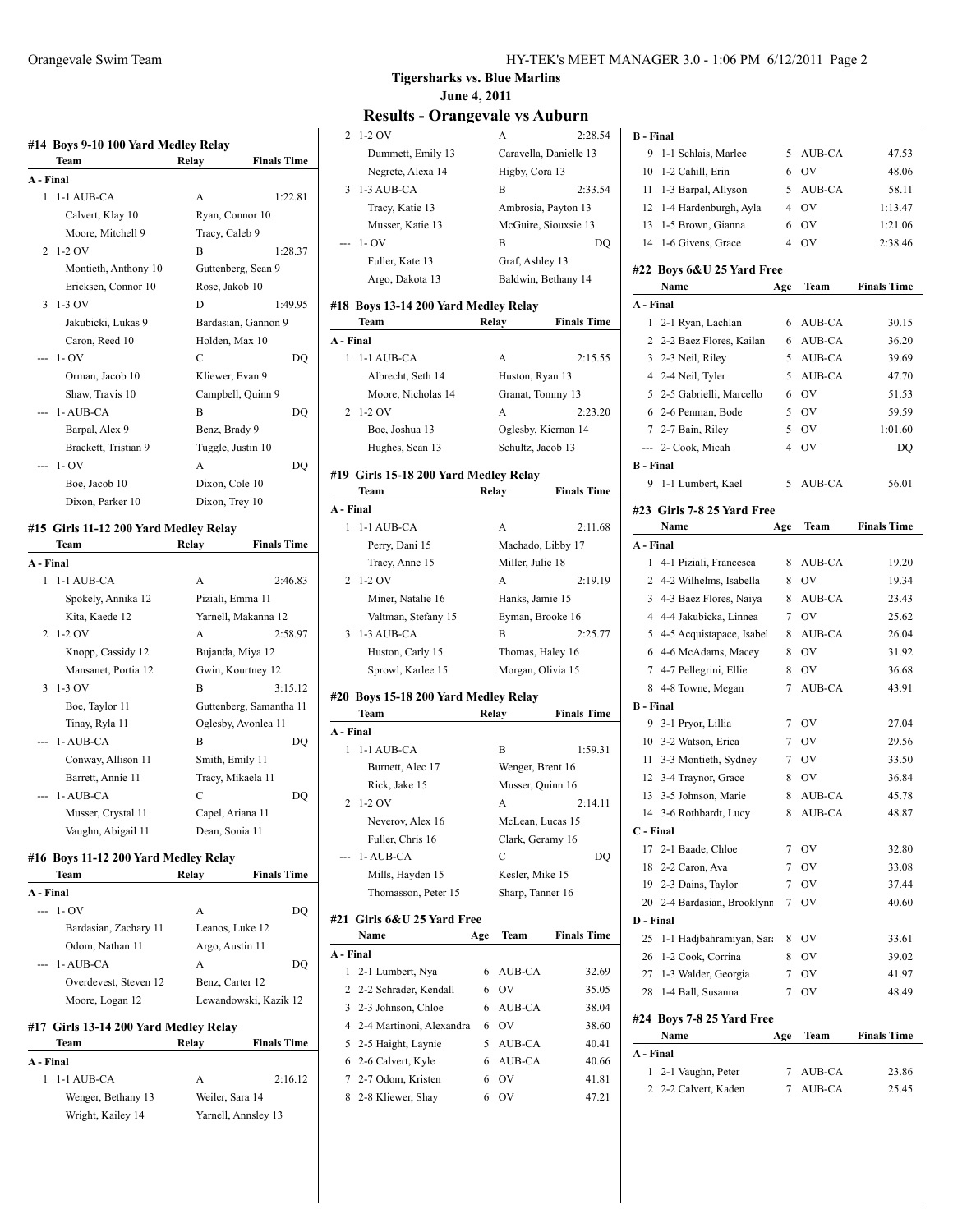|                  | A - Final  (#24 Boys 7-8 25 Yard Free) |     |                |                    |
|------------------|----------------------------------------|-----|----------------|--------------------|
| 3                | 2-3 Givens, Luke                       | 8   | OV             | 26.44              |
|                  | 4 2-4 Brear, Jimmy                     | 7   | AUB-CA         | 27.37              |
|                  | 5 2-5 Morgan, Eli                      | 7   | AUB-CA         | 28.33              |
|                  | 6 2-6 Penman, Logan                    | 7   | OV             | 28.34              |
| $\overline{7}$   | 2-7 Shaw, Dylan                        | 8   | <b>OV</b>      | 29.25              |
|                  | 8 2-8 Black, Ethan                     | 7   | <b>OV</b>      | 35.13              |
| <b>B</b> - Final |                                        |     |                |                    |
| 9                | 1-1 Ericksen, Kevin                    | 7   | OV             | 25.74              |
| 10               | 1-2 Franzen, Blake                     | 7   | <b>OV</b>      | 34.20              |
| 11 -             | 1-3 Krezman, Cameron                   | 7   | AUB-CA         | 37.00              |
|                  | 12 1-4 Gawthorne, Liam                 | 8   | O <sub>V</sub> | 38.08              |
|                  | #25 Girls 9-10 25 Yard Free            |     |                |                    |
|                  | Name                                   | Age | Team           | <b>Finals Time</b> |
| A - Final        |                                        |     |                |                    |
| 1                | 3-1 Lindstrom, Sadie                   | 10  | <b>OV</b>      | 16.67              |
| $\overline{2}$   | 3-2 Yarnell, Aurrora                   | 10  | AUB-CA         | 18.04              |
| $\overline{3}$   | 3-3 Jaraba, Mia                        | 10  | OV             | 18.15              |
| $\overline{4}$   | 3-4 Eilhardt, Lili                     | 10  | <b>OV</b>      | 20.60              |
| 5                | 3-5 Miner, Malia                       | 10  | <b>OV</b>      | 20.71              |
|                  | 6 3-6 Spokely, Eralise                 | 10  | AUB-CA         | 21.21              |
| $\tau$           | 3-7 Braum, Annika                      | 10  | AUB-CA         | 21.30              |
| 8                |                                        | 10  | AUB-CA         | 21.87              |
| <b>B</b> - Final | 3-8 Acquistapace, Paloma               |     |                |                    |
| 9                | 2-1 Hale, Isabella                     | 9   | <b>OV</b>      | 21.29              |
| 10               |                                        | 9   | AUB-CA         |                    |
|                  | 2-2 Lillis, Anne                       |     |                | 21.32              |
| 11               | 2-3 Balboni, Isabella                  | 10  | <b>OV</b>      | 21.86              |
|                  | 12 2-4 Rorling, Madison                | 10  | <b>OV</b>      | 22.34              |
| 13               | 2-5 Watson, Emily                      | 10  | OV             | 23.93              |
| 14               | 2-6 Ambrosia, Kennedy                  | 9   | AUB-CA         | 24.35              |
| 15               | 2-7 Kirk, Stephanie                    | 10  | AUB-CA         | 25.60              |
|                  | 16 2-8 Neal, Katie                     | 9   | AUB-CA         | 30.11              |
| C - Final        |                                        |     |                |                    |
|                  | 17 1-1 Marino, Malin                   | 9   | AUB-CA         | 16.01              |
|                  | 18 1-2 Fuller, Belle                   | 10  | OV             | 18.80              |
|                  | 19 1-3 Beasley, Morgan                 | 10  | <b>OV</b>      | 24.63              |
|                  | 20 1-4 Argo, Savannah                  | 9   | OV             | 29.57              |
| 21               | 1-5 Franzen, Madison                   | 9   | OV             | 36.14              |
|                  | #26 Boys 9-10 25 Yard Free             |     |                |                    |
|                  | Name                                   | Age | Team           | <b>Finals Time</b> |
| A - Final        |                                        |     |                |                    |
| 1                | 2-1 Dixon, Trey                        | 10  | OV             | 15.48              |
|                  | 2 2-2 Dixon, Cole                      | 10  | OV             | 17.02              |
|                  | 3 2-3 Wenger, Stuart                   | 10  | AUB-CA         | 17.97              |
|                  | 4 2-4 Walder, Pace                     | 9   | OV             | 19.36              |
|                  | 5 2-5 Ericksen, Connor                 | 10  | OV             | 19.46              |
|                  | 6 2-6 Benz, Brady                      | 9   | AUB-CA         | 24.25              |
| $\overline{7}$   | 2-7 Tuggle, Justin                     | 10  | AUB-CA         | 24.45              |
| 8                | 2-8 Barpal, Alex                       | 9   | <b>AUB-CA</b>  | 26.41              |
| <b>B</b> - Final |                                        |     |                |                    |
| 9                | 1-1 Bardasian, Gannon                  | 9   | OV             | 20.25              |
| 10               | 1-2 Kliewer, Evan                      | 9   | OV             | 20.89              |
|                  | 11 1-3 Jakubicki, Lukas                | 9   | OV             | 28.46              |

| 12                    | 1-4 Brackett, Tristian                       | 9        | AUB-CA           | 29.91              |
|-----------------------|----------------------------------------------|----------|------------------|--------------------|
| 13                    | 1-5 Orman, Jacob                             | 10       | OV               | 32.97              |
|                       | 14 1-6 Campbell, Quinn                       | 9        | OV               | 33.05              |
| 15                    | 1-7 Eilhardt, Hunter                         | 9        | OV               | 33.35              |
|                       |                                              |          |                  |                    |
|                       | #27 Girls 11-12 50 Yard Free                 |          |                  |                    |
|                       | Name                                         | Age      | Team             | <b>Finals Time</b> |
| A - Final<br>1        | 2-1 Kita, Kaede                              |          |                  |                    |
|                       |                                              | 12       | AUB-CA           | 32.35              |
| 2                     | 2-2 Tracy, Mikaela                           | 11       | AUB-CA<br>AUB-CA | 37.50              |
|                       | 3 2-3 Barrett, Annie                         | 11<br>12 | OV               | 38.25<br>38.93     |
|                       | 4 2-4 Knopp, Cassidy                         |          | <b>OV</b>        |                    |
|                       | 5 2-5 Oglesby, Avonlea                       | 11       |                  | 39.92              |
| 6                     | 2-6 Mansanet, Portia                         | 12       | <b>OV</b>        | 42.40              |
| 7                     | 2-7 Smith, Emily                             | 11       | AUB-CA           | 42.72              |
| 8                     | 2-8 Tinay, Ryla                              | 11       | OV               | 43.64              |
| <b>B</b> - Final      | 1-1 Spokely, Annika                          |          |                  |                    |
| 9                     |                                              | 12       | AUB-CA           | 36.62              |
| 10                    | 1-2 Jones, Mikayla                           | 11       | <b>OV</b>        | 43.00              |
| 11                    | 1-3 Musser, Crystal                          | 11       | AUB-CA           | 44.03              |
| 12                    | 1-4 Novak, Janie                             | 12       | <sub>OV</sub>    | 46.09              |
| 13                    | 1-5 Capel, Ariana                            | 11       | AUB-CA           | 50.81              |
| 14                    | 1-6 Dean, Sonia                              | 11       | AUB-CA           | 54.62              |
| 15                    | 1-7 Rahimi, Leila                            | 11       | AUB-CA           | 1:01.27            |
|                       | #28 Boys 11-12 50 Yard Free                  |          |                  |                    |
|                       | Name                                         | Age      | Team             | <b>Finals Time</b> |
| A - Final             |                                              |          |                  |                    |
| 1                     | 1-1 Johnson, Clayton                         | 11       | AUB-CA           | 36.73              |
| $\overline{2}$        | 1-2 Odom, Nathan                             | 11       | <b>OV</b>        | 36.96              |
|                       | 3 1-3 Cox, Alex                              | 11       | <b>OV</b>        | 38.64              |
| 4                     | 1-4 Argo, Austin                             | 11       | <b>OV</b>        | 45.04              |
| 5                     | 1-5 Leanos, Luke                             | 12       | OV               | 46.07              |
| 6                     | 1-6 Bardasian, Zachary                       | 11       | OV               | 46.75              |
|                       |                                              |          |                  |                    |
|                       | #29 Girls 13-14 50 Yard Free<br>Name         |          | Team             | <b>Finals Time</b> |
| A - Final             |                                              | Age      |                  |                    |
| 1                     | 2-1 Yarnell, Annsley                         | 13       | AUB-CA           | 28.69              |
|                       | 2 2-2 Wright, Kailey                         |          | 14 AUB-CA        | 29.33              |
|                       | 3 2-3 Weiler, Sara                           |          | 14 AUB-CA        | 30.04              |
|                       |                                              |          | OV               |                    |
|                       | 4 2-4 Dummett, Emily<br>5 2-5 Negrete, Alexa | 13<br>14 |                  | 31.57              |
|                       |                                              |          | OV               | 31.97              |
| 6                     | 2-6 Musser, Katie                            | 13       | AUB-CA<br>OV     | 32.30              |
| 7                     | 2-7 Argo, Dakota                             | 13       |                  | 35.50              |
| <b>B</b> - Final<br>9 |                                              |          |                  |                    |
|                       | 1-1 Graf, Ashley                             | 13       | OV               | 38.92              |
| 10                    | 1-2 Rea, Julia                               | 13       | OV               | 43.79              |
|                       | #30 Boys 13-14 50 Yard Free                  |          |                  |                    |
|                       | Name                                         | Age      | Team             | <b>Finals Time</b> |
| A - Final             |                                              |          |                  |                    |
| 1                     | 1-1 Albrecht, Seth                           | 14       | AUB-CA           | 27.85              |
| 2                     | 1-2 Schultz, Jacob                           | 13       | OV               | 30.48              |
| 3                     | 1-3 Moore, Nicholas                          | 14       | AUB-CA           | 30.92              |
| 4                     | 1-4 Boe, Joshua                              | 13       | OV               | 32.14              |
| 5                     |                                              | 14       | OV               | 34.69              |
|                       | 1-5 Oglesby, Kiernan                         |          |                  |                    |

|                  | 1-6 Barton, Nathan           | 13  | AUB-CA    | 35.64              |
|------------------|------------------------------|-----|-----------|--------------------|
| 7                | 1-7 Rea, Daniel              | 13  | OV        | 46.70              |
|                  | #31 Girls 15-18 50 Yard Free |     |           |                    |
|                  | Name                         | Age | Team      | <b>Finals Time</b> |
| A - Final        |                              |     |           |                    |
| 1                | 2-1 Machado, Libby           | 17  | AUB-CA    | 26.84              |
|                  | 2 2-2 Miner, Natalie         | 16  | OV        | 27.90              |
| 3                | 2-3 Tracy, Anne              | 15  | AUB-CA    | 29.94              |
| 4                | 2-4 Eyman, Brooke            | 16  | OV        | 32.64              |
| 5                | 2-5 Valtman, Stefany         | 15  | OV        | 33.30              |
| 6                | 2-6 Lipsmeyer, Anna          | 15  | AUB-CA    | 33.37              |
| 7                | 2-7 Sprowl, Karlee           | 15  | AUB-CA    | 33.63              |
| 8                | 2-8 Miner, Mackenzie         | 15  | OV        | 34.38              |
| <b>B</b> - Final |                              |     |           |                    |
| 9                | 1-1 Overdevest, Heather      | 16  | AUB-CA    | 31.88              |
| 10               | 1-2 McFarland, Devin         | 16  | AUB-CA    | 33.96              |
| 11               | 1-3 Musser, Shannon          | 16  | AUB-CA    | 39.35              |
|                  | #32 Boys 15-18 50 Yard Free  |     |           |                    |
|                  | Name                         | Age | Team      | <b>Finals Time</b> |
| A - Final        |                              |     |           |                    |
| 1                | 1-1 McLean, Lucas            | 15  | OV        | 25.69              |
| 2                | 1-2 Fuller, Chris            | 16  | OV        | 26.60              |
| 3                | 1-3 Musser, Quinn            | 16  | AUB-CA    | 26.62              |
| 4                | 1-4 Thomasson, Peter         | 15  | AUB-CA    | 29.28              |
| 5                | 1-5 Kesler, Mike             | 15  | AUB-CA    | 31.02              |
| 6                | 1-6 Neverov, Alex            | 16  | OV        | 32.08              |
| 7                | 1-7 Mills, Hayden            | 15  | AUB-CA    | 32.39              |
| 8                | 1-8 Hale, Clay               | 16  | OV        | 35.27              |
|                  |                              |     |           |                    |
|                  | #33 Girls 6&U 25 Yard Back   |     |           |                    |
|                  |                              |     |           |                    |
|                  | Name                         | Age | Team      | <b>Finals Time</b> |
| A - Final        |                              |     |           |                    |
| 1                | 2-1 Haight, Laynie           | 5   | AUB-CA    | 41.35              |
| $\overline{2}$   | 2-2 Schrader, Kendall        | 6   | OV        | 45.51              |
| 3                | 2-3 Johnson, Chloe           | 6   | AUB-CA    | 46.85              |
| 4                | 2-4 Schlais, Marlee          | 5   | AUB-CA    | 48.53              |
| 5                | 2-5 Kliewer, Shay            | 6   | <b>OV</b> | 50.18              |
|                  | 6 2-6 Lumbert, Nya           | 6   | AUB-CA    | 52.75              |
| 7                | 2-7 Odom, Kristen            | 6   | OV        | 55.78              |
| 8                | 2-8 Hardenburgh, Ayla        | 4   | OV        | 1:19.60            |
| <b>B</b> - Final |                              |     |           |                    |
| 9                | 1-1 Calvert, Kyle            | 6   | AUB-CA    | 46.17              |
| 10               | 1-2 Brown, Gianna            | 6   | OV        | 1:01.24            |
| 11               | 1-3 Barpal, Allyson          | 5   | AUB-CA    | 1:26.91            |
|                  | #34 Boys 6&U 25 Yard Back    |     |           |                    |
|                  | Name                         | Age | Team      | <b>Finals Time</b> |
| A - Final        |                              |     |           |                    |
| 1                | 1-1 Ryan, Lachlan            | 6   | AUB-CA    | 33.84              |
| 2                | 1-2 Bain, Riley              | 5   | OV        | 56.39              |
| 3                | 1-3 Neil, Riley              | 5   | AUB-CA    | 58.24              |
| 4                | 1-4 Neil, Tyler              | 5   | AUB-CA    | 1:08.27            |
| 5                | 1-5 Penman, Bode             | 5   | OV        | 1:21.36            |
| 6                | 1-6 Lumbert, Kael            | 5   | AUB-CA    | 2:02.68            |
|                  | 1- Gabrielli, Marcello       | 6   | OV        | DQ                 |
|                  |                              |     |           |                    |
|                  |                              |     |           |                    |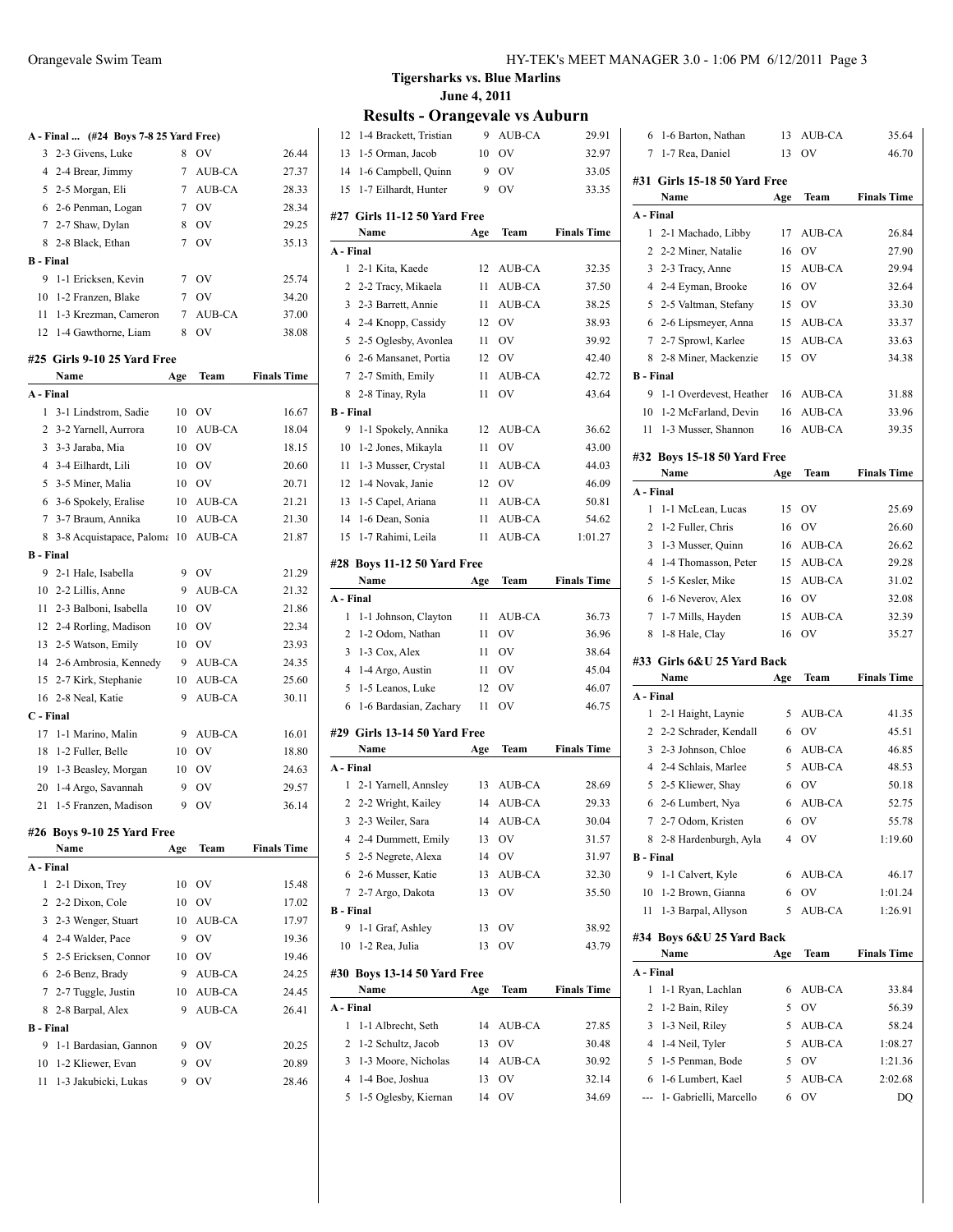|                  | A - Final  (#34 Boys 6&U 25 Yard Back) |             |               |                    |
|------------------|----------------------------------------|-------------|---------------|--------------------|
| $---$            | 1- Baez Flores, Kailan                 | 6           | AUB-CA        | DO                 |
|                  | #35 Girls 7-8 25 Yard Back             |             |               |                    |
|                  | Name                                   | Age         | Team          | <b>Finals Time</b> |
| A - Final        |                                        |             |               |                    |
| 1                | 2-1 Baez Flores, Naiya                 | 8           | AUB-CA        | 28.57              |
| 2                | 2-2 Jojola, Giana                      | 8           | OV            | 29.45              |
|                  | 3 2-3 Schrader, Eleece                 | 8           | <b>OV</b>     | 33.56              |
|                  | 4 2-4 Jakubicka, Linnea                | 7           | OV            | 34.91              |
| 5                | 2-5 Pellegrini, Ellie                  | 8           | <b>OV</b>     | 37.27              |
|                  | 6 2-6 Towne, Megan                     | 7           | AUB-CA        | 41.69              |
|                  | 7 2-7 Johnson, Marie                   | 8           | AUB-CA        | 50.16              |
| <b>B</b> - Final |                                        |             |               |                    |
| 9                | 1-1 Hedtke, Laureen                    | 7           | <b>OV</b>     | 36.21              |
| 10               | 1-2 Hadjbahramiyan, Sara               | 8           | OV            | 37.04              |
| 11               | 1-3 Bardasian, Brooklynn               | $7^{\circ}$ | <b>OV</b>     | 44.35              |
| 12               | 1-4 Dains, Taylor                      | 7           | OV            | 45.58              |
| 13               | 1-5 Higby, Lily                        | 8           | OV            | 47.93              |
| 14               | 1-6 Caron, Ava                         | 7           | <b>OV</b>     | 51.53              |
| 15               | 1-7 Walder, Georgia                    | 7           | OV            | 53.83              |
| 16               | 1-8 Ball, Susanna                      | 7           | <b>OV</b>     | 1:00.82            |
|                  |                                        |             |               |                    |
|                  | #36 Boys 7-8 25 Yard Back              |             |               |                    |
|                  | Name                                   | Age         | Team          | <b>Finals Time</b> |
| A - Final        |                                        |             |               |                    |
|                  | 1 2-1 Jurado, Diego                    | 7           | AUB-CA        | 29.69              |
|                  | 2 2-2 Musser, William                  | 7           | AUB-CA        | 30.17              |
|                  | 3 2-3 Rosello, Max                     | 7           | OV            | 33.23              |
|                  | 4 2-4 Morgan, Eli                      | 7           | AUB-CA        | 33.98              |
| 5                | 2-5 Brear, Jimmy                       | 7           | AUB-CA        | 36.11              |
| 6                | 2-6 Franzen, Blake                     | 7           | OV            | 36.41              |
|                  | 7 2-7 Black, Ethan                     | 7           | OV            | 36.55              |
|                  | 8 2-8 Penman, Logan                    | 7           | <b>OV</b>     | 43.20              |
| <b>B</b> - Final |                                        |             |               |                    |
| 9                | 1-1 Ericksen, Kevin                    | 7           | OV            | 32.30              |
| 10               | 1-2 Givens, Luke                       | 8           | <b>OV</b>     | 38.99              |
| 11               | 1-3 Gawthorne, Liam                    | 8           | OV            | 51.52              |
|                  | 12 1-4 Krezman, Cameron                | 7           | <b>AUB-CA</b> | 51.84              |
|                  | #37  Girls 9-10 25 Yard Back           |             |               |                    |
|                  | Name                                   | Age         | Team          | <b>Finals Time</b> |
| A - Final        |                                        |             |               |                    |
| 1                | 3-1 Ryan, Taryn                        | 9           | AUB-CA        | 21.73              |
| 2                | 3-2 Yarnell, Aurrora                   | 10          | AUB-CA        | 22.65              |
| 3                | 3-3 Eilhardt, Lili                     | 10          | OV            | 24.41              |
| 4                | 3-4 McAdams, Sydney                    | 10          | OV            | 25.52              |
| 5                | 3-5 Hale, Isabella                     | 9           | OV            | 26.81              |
| 6                | 3-6 Lillis, Anne                       | 9           | AUB-CA        | 27.39              |
| 7                | 3-7 Acquistapace, Paloma               | 10          | <b>AUB-CA</b> | 27.52              |
| 8                | 3-8 Balboni, Isabella                  | 10          | OV            | 34.66              |
| <b>B</b> - Final |                                        |             |               |                    |
| 9                | 2-1 Jaraba, Mia                        | 10          | OV            | 23.49              |
| 10               | 2-2 Marino, Malin                      | 9           | AUB-CA        | 23.84              |
| 11               | 2-3 Braum, Annika                      | 10          | <b>AUB-CA</b> | 24.86              |
|                  |                                        |             |               |                    |

| 12               | 2-4 Rorling, Madison                             | 10  | OV            | 30.59              |
|------------------|--------------------------------------------------|-----|---------------|--------------------|
|                  | 13 2-5 Watson, Emily                             | 10  | <b>OV</b>     | 33.41              |
|                  | 14 2-6 Neal, Katie                               | 9   | AUB-CA        | 43.02              |
| C - Final        |                                                  |     |               |                    |
|                  | 17 1-1 Argo, Savannah                            | 9   | <b>OV</b>     | 29.49              |
|                  | 18 1-2 Beasley, Morgan                           | 10  | OV            | 29.69              |
|                  | 19 1-3 Franzen, Madison                          | 9   | OV            | 40.50              |
|                  |                                                  |     |               |                    |
|                  | #38 Boys 9-10 25 Yard Back                       |     |               |                    |
|                  | Name                                             | Age | Team          | <b>Finals Time</b> |
| A - Final        |                                                  |     |               |                    |
| 1                | 2-1 Dixon, Cole                                  | 10  | <b>OV</b>     | 19.97              |
|                  | 2 2-2 Boe, Jacob                                 | 10  | <b>OV</b>     | 21.14              |
|                  | 3 2-3 Calvert, Klay                              | 10  | AUB-CA        | 22.09              |
|                  | 4 2-4 Walder, Pace                               | 9   | <b>OV</b>     | 23.61              |
|                  | 5 2-5 Holden, Max                                | 10  | <b>OV</b>     | 24.56              |
|                  | 6 2-6 Tuggle, Justin                             | 10  | AUB-CA        | 26.54              |
|                  | 7 2-7 Benz, Brady                                | 9   | AUB-CA        | 27.85              |
| 8                | 2-8 Barpal, Alex                                 | 9   | AUB-CA        | 34.24              |
| <b>B</b> - Final |                                                  |     |               |                    |
| 9                | 1-1 Bardasian, Gannon                            | 9   | OV            | 27.13              |
|                  | 10 1-2 Kliewer, Evan                             | 9   | <b>OV</b>     | 32.09              |
| 11               | 1-3 Brackett, Tristian                           | 9   | AUB-CA        | 32.51              |
|                  | 12 1-4 Jakubicki, Lukas                          | 9   | OV            | 37.56              |
|                  | 13 1-5 Orman, Jacob                              | 10  | <b>OV</b>     | 46.28              |
| 14               | 1-6 Eilhardt, Hunter                             | 9   | <b>OV</b>     | 1:03.44            |
|                  | #39 Girls 11-12 50 Yard Back                     |     |               |                    |
|                  | Name                                             | Age | Team          | <b>Finals Time</b> |
| A - Final        |                                                  |     |               |                    |
|                  |                                                  |     |               |                    |
|                  |                                                  |     |               |                    |
| 1                | 2-1 Gwin, Kourtney                               | 12  | <b>OV</b>     | 40.16              |
|                  | 2 2-2 Musser, Crystal                            | 11  | AUB-CA        | 45.74              |
| $\overline{3}$   | 2-3 Boe, Taylor                                  | 11  | OV            | 45.99              |
| $\overline{4}$   | 2-4 Knopp, Cassidy                               | 12  | <b>OV</b>     | 46.68              |
| 5                | 2-5 Oglesby, Avonlea                             | 11  | OV            | 48.19              |
|                  | 6 2-6 Piziali, Emma                              | 11  | AUB-CA        | 53.32              |
|                  | 7 2-7 Dean, Sonia                                | 11  | AUB-CA        | 59.53              |
| <b>B</b> - Final |                                                  |     |               |                    |
| 9.               | 1-1 Jones, Mikayla                               | 11  | OV            | 50.81              |
|                  | 10 1-2 Capel, Ariana                             | 11  | AUB-CA        | 1:03.56            |
|                  | 11 1-3 Novak, Janie                              |     | 12 OV         | 1:04.35            |
|                  | 12 1-4 Rahimi, Leila                             |     | 11 AUB-CA     | 1:12.46            |
|                  | --- 1- Tracy, Mikaela                            | 11  | AUB-CA        | DQ                 |
|                  | #40 Boys 11-12 50 Yard Back                      |     |               |                    |
|                  | Name                                             | Age | Team          | <b>Finals Time</b> |
| A - Final        |                                                  |     |               |                    |
| 1                | 1-1 Overdevest, Steven                           | 12  | AUB-CA        | 44.01              |
|                  | $2 \text{ } 1\text{-}2 \text{ Cox}, \text{Alex}$ | 11  | <sub>OV</sub> | 48.14              |
|                  | 3 1-3 Johnson, Clayton                           | 11  | AUB-CA        | 49.91              |
|                  | 4 1-4 Argo, Austin                               | 11  | <b>OV</b>     | 56.91              |
|                  |                                                  |     |               |                    |
|                  | #41 Girls 13-14 50 Yard Back                     |     |               |                    |
|                  | Name                                             | Age | Team          | <b>Finals Time</b> |
| A - Final<br>1   | 1-1 Yarnell, Annsley                             | 13  | AUB-CA        | 37.95              |

| 2                | 1-2 Negrete, Alexa           | 14  | OV        | 38.04              |
|------------------|------------------------------|-----|-----------|--------------------|
| 3                | 1-3 Ambrosia, Payton         | 13  | AUB-CA    | 39.44              |
| 4                | 1-4 Weiler, Sara             | 14  | AUB-CA    | 39.77              |
| 5                | 1-5 Argo, Dakota             | 13  | <b>OV</b> | 51.29              |
| 6                | 1-6 Graf, Ashley             | 13  | OV        | 52.16              |
| 7                | 1-7 Rea, Julia               | 13  | OV        | 55.59              |
| 8                | 1-8 Baldwin, Bethany         | 14  | OV        | 1:01.89            |
|                  |                              |     |           |                    |
|                  | #42 Boys 13-14 50 Yard Back  |     |           |                    |
|                  | Name                         | Age | Team      | <b>Finals Time</b> |
| A - Final        |                              |     |           |                    |
| 1                | 1-1 Hughes, Sean             | 13  | <b>OV</b> | 33.44              |
| 2                | 1-2 Boe, Joshua              | 13  | <b>OV</b> | 37.19              |
| 3                | 1-3 Moore, Nicholas          | 14  | AUB-CA    | 37.88              |
| 4                | 1-4 Schultz, Justin          | 14  | OV        | 38.29              |
| ---              | 1- Barton, Nathan            | 13  | AUB-CA    | DQ                 |
|                  | #43 Girls 15-18 50 Yard Back |     |           |                    |
|                  | Name                         | Age | Team      | <b>Finals Time</b> |
| A - Final        |                              |     |           |                    |
| $*1$             | 2-1 Miner, Natalie           | 16  | <b>OV</b> | 33.93              |
| $*1$             | 2-1 Miller, Julie            | 18  | AUB-CA    | 33.93              |
| 3                | 2-3 Perry, Dani              | 15  | AUB-CA    | 36.23              |
| 4                | 2-4 Corrales, Taylor         | 15  | <b>OV</b> | 37.03              |
|                  | 5 2-5 Thomas, Haley          | 16  | AUB-CA    | 38.69              |
| 6                | 2-6 Valtman, Stefany         | 15  | OV        | 39.53              |
| $\tau$           | 2-7 Sprowl, Karlee           | 15  | AUB-CA    | 41.87              |
| <b>B</b> - Final |                              |     |           |                    |
| 9                | 1-1 Overdevest, Heather      | 16  | AUB-CA    | 40.29              |
| 10               | 1-2 Morgan, Olivia           | 15  | AUB-CA    | 43.26              |
|                  |                              |     |           |                    |
| 11               | 1-3 Musser, Shannon          | 16  | AUB-CA    | 52.49              |
|                  |                              |     |           |                    |
|                  | #44 Boys 15-18 50 Yard Back  |     |           |                    |
|                  | Name                         | Age | Team      | <b>Finals Time</b> |
| A - Final        |                              |     |           |                    |
| 1                | 1-1 Burnett, Alec            | 17  | AUB-CA    | 29.50              |
| $\overline{2}$   | 1-2 Clark, Geramy            | 16  | OV        | 34.78              |
| 3                | 1-3 Musser, Quinn            | 16  | AUB-CA    | 34.85              |
| $\overline{4}$   | 1-4 Neverov, Alex            | 16  | OV        | 36.68              |
| 5                | 1-5 Kesler, Mike             | 15  | AUB-CA    | 41.34              |
|                  | 6 1-6 Hale, Clay             |     | 16 OV     | 46.16              |
| 7                | 1-7 Thomasson, Peter         | 15  | AUB-CA    | 1:44.05            |
|                  | #45 Girls 7-8 25 Yard Breast |     |           |                    |
|                  | Name                         | Age | Team      | <b>Finals Time</b> |
| A - Final        |                              |     |           |                    |
| 1                | 2-1 Piziali, Francesca       | 8   | AUB-CA    | 27.88              |
| 2                | 2-2 Smith, Jenna             | 8   | AUB-CA    | 29.71              |
| 3                | 2-3 Acquistapace, Isabel     | 8   | AUB-CA    | 31.61              |
|                  | 4 2-4 Wolff, Sophia          | 8   | AUB-CA    | 33.95              |
|                  | 5 2-5 Traynor, Grace         | 8   | OV        | 36.79              |
|                  | 6 2-6 Nguyen, Taralyn        | 7   | OV        | 42.17              |
|                  | --- 2- Hedtke, Laureen       | 7   | OV        | DQ                 |
| ---              | 2- McAdams, Macey            | 8   | OV        | DQ                 |
| <b>B</b> - Final |                              |     |           |                    |
|                  | --- 1- Jenness, Victoria     | 7   | OV        | DQ                 |
|                  | 1- Rothbardt, Lucy           | 8   | AUB-CA    | DQ                 |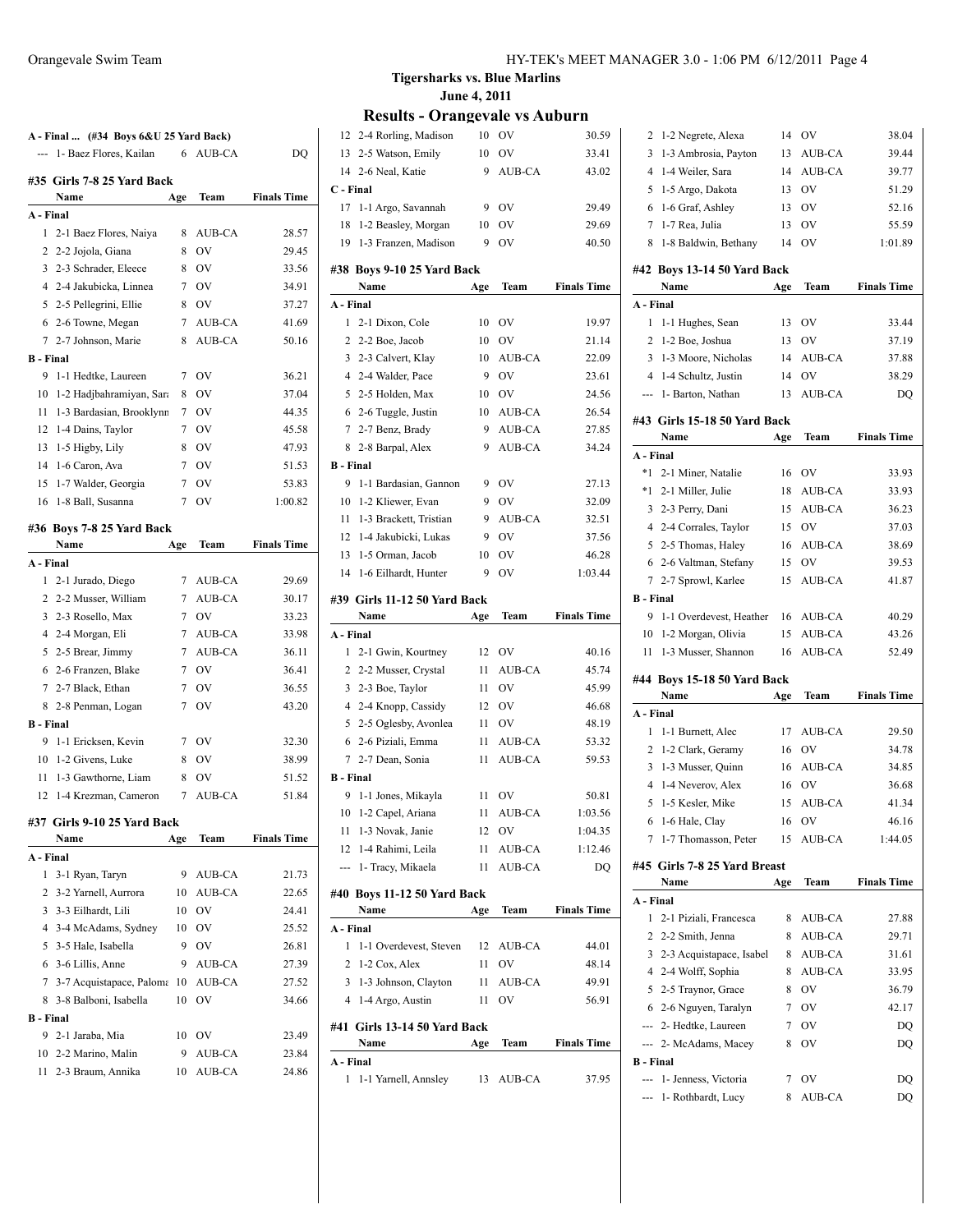|                                                                                                                                                                                                                                                                                                                                                                                                                                                                            | B - Final  (#45 Girls 7-8 25 Yard Breast) |         |              |                    |
|----------------------------------------------------------------------------------------------------------------------------------------------------------------------------------------------------------------------------------------------------------------------------------------------------------------------------------------------------------------------------------------------------------------------------------------------------------------------------|-------------------------------------------|---------|--------------|--------------------|
| $\frac{1}{2} \left( \frac{1}{2} \right) \left( \frac{1}{2} \right) \left( \frac{1}{2} \right) \left( \frac{1}{2} \right) \left( \frac{1}{2} \right) \left( \frac{1}{2} \right) \left( \frac{1}{2} \right) \left( \frac{1}{2} \right) \left( \frac{1}{2} \right) \left( \frac{1}{2} \right) \left( \frac{1}{2} \right) \left( \frac{1}{2} \right) \left( \frac{1}{2} \right) \left( \frac{1}{2} \right) \left( \frac{1}{2} \right) \left( \frac{1}{2} \right) \left( \frac$ | 1- Baade, Chloe                           | 7       | OV           | DO                 |
|                                                                                                                                                                                                                                                                                                                                                                                                                                                                            |                                           |         |              |                    |
|                                                                                                                                                                                                                                                                                                                                                                                                                                                                            | #46 Boys 7-8 25 Yard Breast<br>Name       |         | Team         | <b>Finals Time</b> |
| A - Final                                                                                                                                                                                                                                                                                                                                                                                                                                                                  |                                           | Age     |              |                    |
| 1                                                                                                                                                                                                                                                                                                                                                                                                                                                                          | 1-1 Lewandowski, Kelby                    | 8       | AUB-CA       | 25.74              |
| $\overline{c}$                                                                                                                                                                                                                                                                                                                                                                                                                                                             | 1-2 Rosello, Max                          | 7       | OV           | 29.63              |
| 3                                                                                                                                                                                                                                                                                                                                                                                                                                                                          | 1-3 Calvert, Kaden                        | 7       | AUB-CA       | 35.59              |
| 4                                                                                                                                                                                                                                                                                                                                                                                                                                                                          | 1-4 Vaughn, Peter                         | 7       | AUB-CA       | 40.33              |
| 5                                                                                                                                                                                                                                                                                                                                                                                                                                                                          | 1-5 Penman, Logan                         | 7       | <b>OV</b>    | 44.38              |
| $\frac{1}{2} \left( \frac{1}{2} \right) \left( \frac{1}{2} \right) \left( \frac{1}{2} \right) \left( \frac{1}{2} \right) \left( \frac{1}{2} \right) \left( \frac{1}{2} \right) \left( \frac{1}{2} \right) \left( \frac{1}{2} \right) \left( \frac{1}{2} \right) \left( \frac{1}{2} \right) \left( \frac{1}{2} \right) \left( \frac{1}{2} \right) \left( \frac{1}{2} \right) \left( \frac{1}{2} \right) \left( \frac{1}{2} \right) \left( \frac{1}{2} \right) \left( \frac$ | 1- Shaw, Dylan                            | 8       | OV           | DQ                 |
| $\overline{\phantom{a}}$                                                                                                                                                                                                                                                                                                                                                                                                                                                   | 1- Musser, William                        | 7       | AUB-CA       | DQ                 |
| $\frac{1}{2} \left( \frac{1}{2} \right) \left( \frac{1}{2} \right) \left( \frac{1}{2} \right) \left( \frac{1}{2} \right) \left( \frac{1}{2} \right) \left( \frac{1}{2} \right) \left( \frac{1}{2} \right) \left( \frac{1}{2} \right) \left( \frac{1}{2} \right) \left( \frac{1}{2} \right) \left( \frac{1}{2} \right) \left( \frac{1}{2} \right) \left( \frac{1}{2} \right) \left( \frac{1}{2} \right) \left( \frac{1}{2} \right) \left( \frac{1}{2} \right) \left( \frac$ | 1- McAdams, Dylan                         | 8       | OV           | DQ                 |
|                                                                                                                                                                                                                                                                                                                                                                                                                                                                            |                                           |         |              |                    |
|                                                                                                                                                                                                                                                                                                                                                                                                                                                                            | #47 Girls 9-10 25 Yard Breast             |         |              |                    |
|                                                                                                                                                                                                                                                                                                                                                                                                                                                                            | Name                                      | Age     | Team         | <b>Finals Time</b> |
| A - Final                                                                                                                                                                                                                                                                                                                                                                                                                                                                  |                                           |         |              |                    |
| 1                                                                                                                                                                                                                                                                                                                                                                                                                                                                          | 2-1 Ryan, Taryn                           | 9       | AUB-CA       | 21.87              |
| 2                                                                                                                                                                                                                                                                                                                                                                                                                                                                          | 2-2 Ashford, Lexie                        | 9       | AUB-CA       | 23.12              |
| 3                                                                                                                                                                                                                                                                                                                                                                                                                                                                          | 2-3 Hardenburgh, Alaina                   | 9       | OV           | 25.32              |
| 4                                                                                                                                                                                                                                                                                                                                                                                                                                                                          | 2-4 Travers, Julia                        | 10<br>9 | AUB-CA<br>OV | 25.56              |
| 5                                                                                                                                                                                                                                                                                                                                                                                                                                                                          | 2-5 Williams-Herron, Sky                  | 9       |              | 25.81              |
| $7^{\circ}$                                                                                                                                                                                                                                                                                                                                                                                                                                                                | 6 2-6 Cusick, Lydia                       | 9       | OV           | 25.94              |
| 8                                                                                                                                                                                                                                                                                                                                                                                                                                                                          | 2-7 Huston, Katie<br>2-8 Fuller, Belle    | 10      | AUB-CA<br>OV | 26.03<br>26.24     |
| <b>B</b> - Final                                                                                                                                                                                                                                                                                                                                                                                                                                                           |                                           |         |              |                    |
| 9                                                                                                                                                                                                                                                                                                                                                                                                                                                                          | 1-1 Piziali, Julia                        | 9       | AUB-CA       | 25.20              |
| 10                                                                                                                                                                                                                                                                                                                                                                                                                                                                         | 1-2 Spokely, Eralise                      | 10      | AUB-CA       | 27.50              |
| 11                                                                                                                                                                                                                                                                                                                                                                                                                                                                         | 1-3 Jaraba, Mia                           | 10      | OV           | 27.92              |
| 12                                                                                                                                                                                                                                                                                                                                                                                                                                                                         | 1-4 Tobin, Kylee                          | 9       | OV           | 29.89              |
| 13                                                                                                                                                                                                                                                                                                                                                                                                                                                                         | 1-5 Ambrosia, Kennedy                     | 9       | AUB-CA       | 30.14              |
| 14                                                                                                                                                                                                                                                                                                                                                                                                                                                                         | 1-6 Kirk, Stephanie                       | 10      | AUB-CA       | 32.75              |
| 15                                                                                                                                                                                                                                                                                                                                                                                                                                                                         | 1-7 Watson, Emily                         | 10      | OV           | 33.33              |
| ---                                                                                                                                                                                                                                                                                                                                                                                                                                                                        | 1- Bartley, Cleopatra                     | 10      | OV           | DQ                 |
|                                                                                                                                                                                                                                                                                                                                                                                                                                                                            |                                           |         |              |                    |
|                                                                                                                                                                                                                                                                                                                                                                                                                                                                            | #48 Boys 9-10 25 Yard Breast              |         |              |                    |
| A - Final                                                                                                                                                                                                                                                                                                                                                                                                                                                                  | Name                                      | Age     | Team         | <b>Finals Time</b> |
| 1                                                                                                                                                                                                                                                                                                                                                                                                                                                                          |                                           |         | 10 AUB-CA    | 21.95              |
|                                                                                                                                                                                                                                                                                                                                                                                                                                                                            | 2-1 Ryan, Connor<br>2 2-2 Dixon, Parker   | 10      | OV           | 22.02              |
|                                                                                                                                                                                                                                                                                                                                                                                                                                                                            | 3 2-3 Dixon, Trey                         | 10      | OV           | 23.97              |
|                                                                                                                                                                                                                                                                                                                                                                                                                                                                            | 4 2-4 Moore, Mitchell                     | 9       | AUB-CA       | 24.28              |
|                                                                                                                                                                                                                                                                                                                                                                                                                                                                            | 5 2-5 Guttenberg, Sean                    |         | 9 OV         | 26.03              |
|                                                                                                                                                                                                                                                                                                                                                                                                                                                                            | 6 2-6 Rose, Jakob                         |         | 10 OV        | 26.28              |
|                                                                                                                                                                                                                                                                                                                                                                                                                                                                            | 7 2-7 Benz, Brady                         |         | 9 AUB-CA     | 26.97              |
| 8                                                                                                                                                                                                                                                                                                                                                                                                                                                                          | 2-8 Wenger, Stuart                        |         | 10 AUB-CA    | 28.24              |
| <b>B</b> - Final                                                                                                                                                                                                                                                                                                                                                                                                                                                           |                                           |         |              |                    |
| 9                                                                                                                                                                                                                                                                                                                                                                                                                                                                          | 1-1 Montieth, Anthony                     |         | 10 OV        | 26.64              |
|                                                                                                                                                                                                                                                                                                                                                                                                                                                                            | 10 1-2 Holden, Max                        | 10      | OV           | 26.76              |
|                                                                                                                                                                                                                                                                                                                                                                                                                                                                            | 11 1-3 Boe, Jacob                         | 10      | OV           | 31.54              |
|                                                                                                                                                                                                                                                                                                                                                                                                                                                                            |                                           |         |              |                    |
|                                                                                                                                                                                                                                                                                                                                                                                                                                                                            | #49 Girls 11-12 50 Yard Breast            |         |              |                    |
|                                                                                                                                                                                                                                                                                                                                                                                                                                                                            | Name                                      | Age     | Team         | <b>Finals Time</b> |
| A - Final                                                                                                                                                                                                                                                                                                                                                                                                                                                                  | 1 2-1 Piziali, Emma                       | 11      | AUB-CA       | 45.59              |
|                                                                                                                                                                                                                                                                                                                                                                                                                                                                            |                                           |         |              |                    |

| 2                | 2-2 Yarnell, Makanna           | 12  | AUB-CA        | 46.67              |
|------------------|--------------------------------|-----|---------------|--------------------|
| 3                | 2-3 Smith, Emily               | 11  | AUB-CA        | 47.69              |
| $\overline{4}$   | 2-4 Guttenberg, Samantha 11    |     | <b>OV</b>     | 49.31              |
| 5                | 2-5 Knopp, Cassidy             | 12  | <b>OV</b>     | 50.47              |
| 6                | 2-6 Boe, Taylor                | 11  | <b>OV</b>     | 52.18              |
| 7                | 2-7 Tinay, Ryla                | 11  | OV            | 55.14              |
| 8                | 2-8 Conway, Allison            | 11  | AUB-CA        | 55.21              |
| <b>B</b> - Final |                                |     |               |                    |
|                  | --- 1- Novak, Janie            | 12  | OV            | DQ                 |
|                  | #50 Boys 11-12 50 Yard Breast  |     |               |                    |
|                  | Name                           | Age | Team          | <b>Finals Time</b> |
| A - Final        |                                |     |               |                    |
| 1                | 1-1 Benz, Carter               | 12  | AUB-CA        | 44.69              |
| 2                | 1-2 Lewandowski, Kazik 12      |     | AUB-CA        | 46.85              |
| 3                | 1-3 Overdevest, Steven         | 12  | AUB-CA        | 48.79              |
| $\overline{4}$   | 1-4 Leanos, Luke               | 12  | OV            | 53.42              |
| 5                | 1-5 Bardasian, Zachary         | 11  | OV            | 1:05.21            |
|                  |                                |     |               |                    |
|                  | #51 Girls 13-14 50 Yard Breast |     |               |                    |
|                  | Name                           | Age | Team          | <b>Finals Time</b> |
| A - Final        |                                |     |               |                    |
| $\mathbf{1}$     | 2-1 Weiler, Sara               | 14  | AUB-CA        | 37.52              |
| 2                | 2-2 Tracy, Katie               | 13  | AUB-CA        | 40.64              |
| 3                | 2-3 Wright, Kailey             | 14  | AUB-CA        | 40.99              |
| 4                | 2-4 Caravella, Danielle        | 13  | <b>OV</b>     | 41.97              |
| 5                | 2-5 Higby, Cora                | 13  | <b>OV</b>     | 43.31              |
| 6                | 2-6 Ambrosia, Payton           | 13  | AUB-CA        | 43.65              |
| 7                | 2-7 Argo, Dakota               | 13  | OV            | 48.56              |
| 8                | 2-8 Graf, Ashley               | 13  | OV            | 56.01              |
| <b>B</b> - Final |                                |     |               |                    |
| 9                | 1-1 Yarnell, Annsley           | 13  | AUB-CA        | 40.95              |
| 10               | 1-2 Wenger, Bethany            | 13  | AUB-CA        | 44.48              |
| 11               | 1-3 Fuller, Kate               | 13  | OV            | 45.67              |
| 12               | 1-4 McGuire, Siouxsie          | 13  | AUB-CA        | 49.59              |
|                  | #52 Boys 13-14 50 Yard Breast  |     |               |                    |
|                  | Name                           | Age | Team          | <b>Finals Time</b> |
| A - Final        |                                |     |               |                    |
| 1                | 1-1 Huston, Ryan               | 13  | AUB-CA        | 38.83              |
| $\overline{c}$   | 1-2 Granat, Tommy              | 13  | AUB-CA        | 39.40              |
| 3                | 1-3 Schultz, Justin            | 14  | <b>OV</b>     | 42.24              |
|                  | #53 Girls 15-18 50 Yard Breast |     |               |                    |
|                  | Name                           | Age | Team          | <b>Finals Time</b> |
| A - Final        |                                |     |               |                    |
| 1                | 1-1 Machado, Libby             | 17  | <b>AUB-CA</b> | 34.72              |
| 2                | 1-2 Hanks, Jamie               | 15  | OV            | 36.44              |
| 3                | 1-3 Corrales, Taylor           | 15  | OV            | 39.23              |
| $\overline{4}$   | 1-4 Huston, Carly              | 15  | AUB-CA        | 39.69              |
| 5                | 1-5 Thomas, Haley              | 16  | AUB-CA        | 42.62              |
| 6                | 1-6 Morgan, Olivia             | 15  | <b>AUB-CA</b> | 43.86              |
| 7                |                                |     |               |                    |
|                  |                                |     |               |                    |
|                  | 1-7 McFarland, Devin           | 16  | AUB-CA        | 44.43              |
| 8                | 1-8 Perry, Dani                | 15  | AUB-CA        | 45.15              |

|                  | #54 Boys 15-18 50 Yard Breast<br>Name | Age | Team          | <b>Finals Time</b> |
|------------------|---------------------------------------|-----|---------------|--------------------|
| A - Final        |                                       |     |               |                    |
| 1                | 1-1 Wenger, Brent                     | 16  | AUB-CA        | 33.57              |
| 2                | 1-2 Clark, Geramy                     | 16  | OV            | 36.14              |
| 3                | 1-3 Fuller, Chris                     | 16  | - OV          | 37.91              |
| $\overline{4}$   | 1-4 Musser, Quinn                     | 16  | AUB-CA        | 42.96              |
| 5                | 1-5 Mills, Hayden                     | 15  | AUB-CA        | 44.29              |
| 6                | 1-6 Neverov, Alex                     | 16  | OV            | 47.43              |
|                  |                                       |     | <b>AUB-CA</b> |                    |
|                  | --- 1- Sharp, Tanner                  | 16  |               | DQ                 |
|                  | #55 Girls 7-8 50 Yard Free            |     |               |                    |
|                  | Name                                  | Age | Team          | <b>Finals Time</b> |
| A - Final        |                                       |     |               |                    |
| 1                | 3-1 Wilhelms, Isabella                | 8   | 0V            | 47.06              |
| $\overline{2}$   | 3-2 Baez Flores, Naiya                | 8   | AUB-CA        | 52.27              |
| 3                | 3-3 Jenness, Victoria                 | 7   | OV            | 57.01              |
| $\overline{4}$   | 3-4 Gould, Annelyse                   | 8   | <b>OV</b>     | 57.68              |
|                  | 5 3-5 Smith, Jenna                    | 8   | AUB-CA        | 57.88              |
|                  | 6 3-6 Wolff, Sophia                   | 8   | AUB-CA        | 59.56              |
| $\tau$           | 3-7 Schrader, Eleece                  | 8   | <b>OV</b>     | 1:11.54            |
| 8                | 3-8 Johnson, Marie                    | 8   | AUB-CA        | 1:46.90            |
| <b>B</b> - Final |                                       |     |               |                    |
|                  | 9 2-1 Jojola, Giana                   | 8   | <b>OV</b>     | 1:02.94            |
|                  | 10 2-2 Montieth, Sydney               | 7   | OV            | 1:10.51            |
| 11               | 2-3 Towne, Megan                      | 7   | AUB-CA        | 1:22.42            |
| 12               | 2-4 Hedtke, Laureen                   | 7   | OV            | 1:39.63            |
| 13               | 2-5 Rothbardt, Lucy                   | 8   | AUB-CA        | 1:42.87            |
| C - Final        |                                       |     |               |                    |
| 17               | 1-1 Pryor, Lillia                     | 7   | <b>OV</b>     | 1:03.94            |
| 18               | 1-2 Caron, Ava                        | 7   | <b>OV</b>     | 1:13.45            |
| 19               | 1-3 Bardasian, Brooklynn              | 7   | OV            | 1:43.58            |
|                  | 20 1-4 Walder, Georgia                | 7   | OV            | 1:43.89            |
|                  |                                       |     |               |                    |
|                  | #56 Boys 7-8 50 Yard Free             |     |               |                    |
|                  | Name                                  | Age | Team          | <b>Finals Time</b> |
| A - Final        |                                       |     |               |                    |
| $\mathbf{1}$     | 2-1 Lewandowski, Kelby                | 8   | AUB-CA        | 53.38              |
|                  | 2 2-2 Jurado, Diego                   | 7   | AUB-CA        | 54.63              |
| 3                | 2-3 Musser, William                   |     | 7 AUB-CA      | 56.17              |
|                  | 4 2-4 McAdams, Dylan                  | 8   | OV            | 56.87              |
|                  | 5 2-5 Givens, Luke                    | 8   | OV            | 1:06.55            |
|                  | 6 2-6 Morgan, Eli                     | 7   | AUB-CA        | 1:06.62            |
|                  | 7 2-7 Black, Ethan                    | 7   | <b>OV</b>     | 1:12.17            |
| 8                | 2-8 Franzen, Blake                    | 7   | OV            | 1:23.08            |
| <b>B</b> - Final |                                       |     |               |                    |
| 9                | 1-1 Ericksen, Kevin                   | 7   | <b>OV</b>     | 59.55              |
|                  | 10 1-2 Brear, Jimmy                   | 7   | AUB-CA        | 1:07.87            |
|                  | 11 1-3 Krezman, Cameron               | 7   | AUB-CA        | 1:22.73            |
|                  | 12 1-4 Gawthorne, Liam                | 8   | OV            | 1:25.63            |
|                  |                                       |     |               |                    |
|                  | #57 Girls 9-10 50 Yard Free           |     |               |                    |
|                  | Name                                  | Age | Team          | <b>Finals Time</b> |
| A - Final        |                                       |     |               |                    |
|                  | 1 3-1 Hoppes, Anne                    | 10  | OV            | 33.34              |
|                  |                                       |     |               |                    |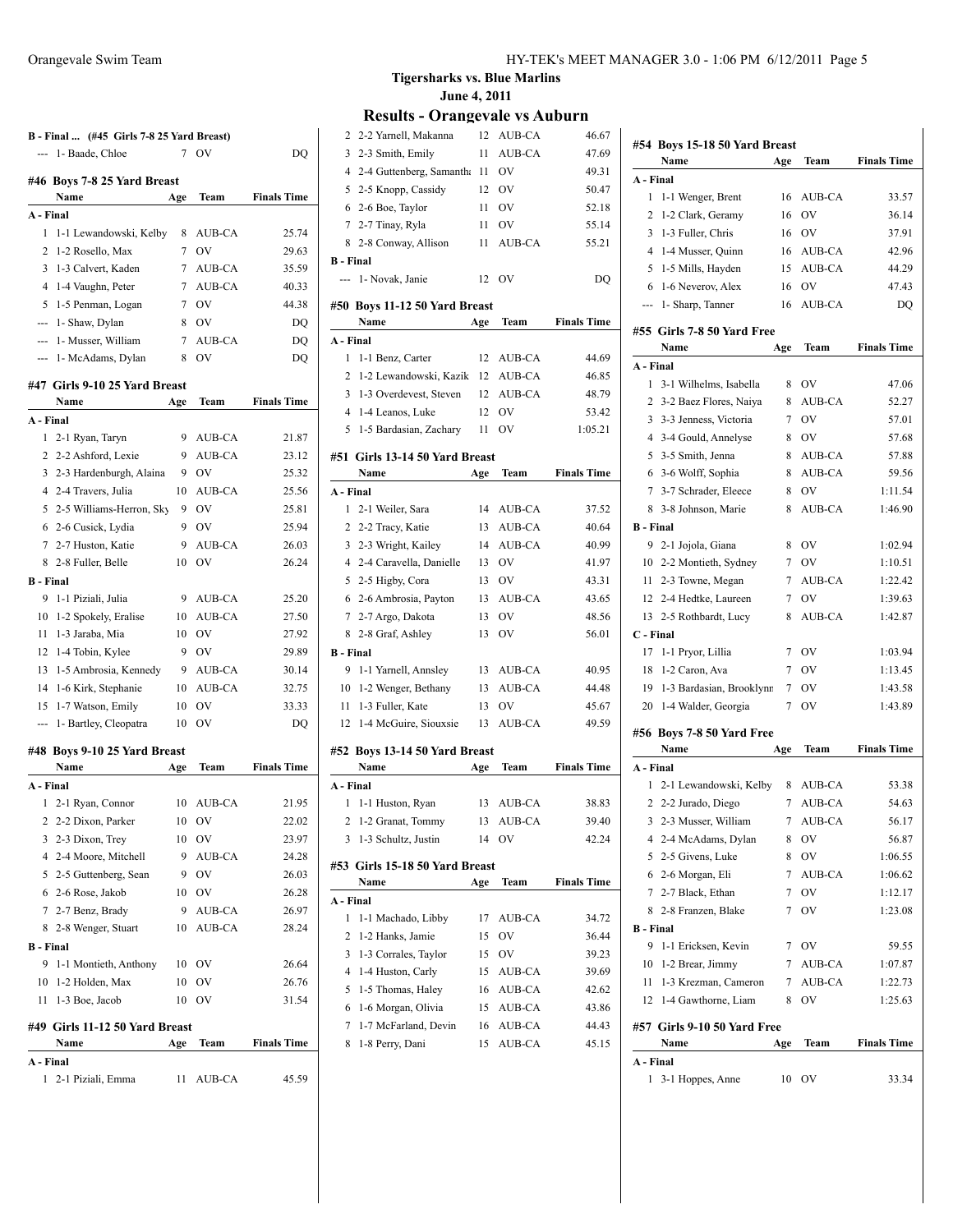|                  | A - Final  (#57 Girls 9-10 50 Yard Free) |     |               |                    |
|------------------|------------------------------------------|-----|---------------|--------------------|
| 2                | 3-2 Eilhardt, Lili                       | 10  | OV            | 42.74              |
| $\overline{3}$   | 3-3 Spokely, Eralise                     | 10  | <b>AUB-CA</b> | 44.51              |
| $\overline{4}$   | 3-4 McAdams, Sydney                      | 10  | <b>OV</b>     | 45.38              |
| 5                | 3-5 Miner, Malia                         | 10  | <b>OV</b>     | 46.11              |
| 6                | 3-6 Lillis, Anne                         | 9   | AUB-CA        | 49.39              |
| 7                | 3-7 Braum, Annika                        | 10  | AUB-CA        | 49.50              |
| 8                | 3-8 Acquistapace, Paloma                 | 10  | AUB-CA        | 49.53              |
| <b>B</b> - Final |                                          |     |               |                    |
| 9                | 2-1 Balboni, Isabella                    | 10  | OV            | 48.60              |
| 10               | 2-2 Rorling, Madison                     | 10  | <b>OV</b>     | 49.58              |
| 11               | 2-3 Ambrosia, Kennedy                    | 9   | AUB-CA        | 51.18              |
| 12               | 2-4 Kirk, Stephanie                      | 10  | AUB-CA        | 59.82              |
| 13               | 2-5 Argo, Savannah                       | 9   | OV            | 59.90              |
| 14               | 2-6 Neal, Katie                          | 9   | AUB-CA        | 1:06.63            |
| C - Final        |                                          |     |               |                    |
| 17               | 1-1 Lindstrom, Sadie                     | 10  | OV            | 37.91              |
|                  | 18 1-2 Tobin, Kylee                      | 9   | <b>OV</b>     | 48.50              |
|                  | 19 1-3 Beasley, Morgan                   | 10  | OV            | 54.01              |
|                  | 20 1-4 Franzen, Madison                  | 9   | OV            | 1:30.50            |
|                  |                                          |     |               |                    |
|                  | #58 Boys 9-10 50 Yard Free               |     |               |                    |
|                  | Name                                     | Age | Team          | <b>Finals Time</b> |
| A - Final        |                                          |     |               |                    |
| 1                | 2-1 Dixon, Trey                          | 10  | OV            | 33.54              |
| $\overline{2}$   | 2-2 Dixon, Parker                        | 10  | <b>OV</b>     | 35.47              |
| 3                | 2-3 Tracy, Caleb                         | 9   | AUB-CA        | 36.62              |
|                  | 4 2-4 Shaw, Travis                       | 10  | OV            | 38.28              |
| 5                | 2-5 Caron, Reed                          | 10  | OV            | 42.23              |
| 6                | 2-6 Tuggle, Justin                       | 10  | AUB-CA        | 57.57              |
| 7                | 2-7 Barpal, Alex                         | 9   | AUB-CA        | 1:03.63            |
| 8                | 2-8 Brackett, Tristian                   | 9   | AUB-CA        | 1:09.93            |
| <b>B</b> - Final |                                          |     |               |                    |
| 9                | 1-1 Holden, Max                          | 10  | OV            | 44.12              |
| 10               | 1-2 Walder, Pace                         | 9   | <b>OV</b>     | 46.18              |
| 11               | 1-3 Jakubicki, Lukas                     | 9   | OV            | 1:06.20            |
| 12               | 1-4 Campbell, Quinn                      | 9   | OV            | 1:12.05            |
| 13               | 1-5 Orman, Jacob                         | 10  | OV            | 1:15.14            |
| 14               | 1-6 Eilhardt, Hunter                     | 9   | OV            | 1:32.02            |
|                  |                                          |     |               |                    |
|                  | #59 Girls 11-12 100 Yard Free            |     |               |                    |
|                  | Name                                     | Age | Team          | <b>Finals Time</b> |
| A - Final        |                                          |     |               |                    |
| 1                | 2-1 Bujanda, Miya                        | 12  | OV            | 1:17.61            |
| 2                | 2-2 Yarnell, Makanna                     | 12  | AUB-CA        | 1:25.45            |
| 3                | 2-3 Piziali, Emma                        | 11  | AUB-CA        | 1:31.42            |
| 4                | 2-4 Oglesby, Avonlea                     | 11  | OV            | 1:33.75            |
| 5                | 2-5 Mansanet, Portia                     | 12  | <b>OV</b>     | 1:39.08            |
|                  | 6 2-6 Jones, Mikayla                     | 11  | OV            | 1:41.52            |
|                  | 7 2-7 Smith, Emily                       | 11  | AUB-CA        | 1:47.50            |
| 8                | 2-8 Musser, Crystal                      | 11  | AUB-CA        | 1:48.44            |
| <b>B</b> - Final |                                          |     |               |                    |
| 9.               | 1-1 Capel, Ariana                        | 11  | AUB-CA        | 1:53.12            |
| 10               | 1-2 Dean, Sonia                          | 11  | AUB-CA        | 2:10.43            |
| 11.              | 1-3 Rahimi. Leila                        | 11  | <b>AUB-CA</b> | 2:21.39            |

#### Orangevale Swim Team HY-TEK's MEET MANAGER 3.0 - 1:06 PM 6/12/2011 Page 6

# **Tigersharks vs. Blue Marlins June 4, 2011**

|                | #60 Boys 11-12 100 Yard Free<br>Name     | Age | Team      | <b>Finals Time</b> |
|----------------|------------------------------------------|-----|-----------|--------------------|
| A - Final      |                                          |     |           |                    |
| 1              | 1-1 Lewandowski, Kazik                   | 12  | AUB-CA    | 1:09.25            |
| 2              | 1-2 Overdevest, Steven                   | 12  | AUB-CA    | 1:20.67            |
| 3              | 1-3 Johnson, Clayton                     | 11  | AUB-CA    | 1:28.53            |
| 4              | 1-4 Moore, Logan                         | 12  | AUB-CA    | 1:32.89            |
| 5              | 1-5 Odom, Nathan                         | 11  | OV        | 1:35.08            |
| 6              | 1-6 Argo, Austin                         | 11  | OV        | 1:44.72            |
| 7              | 1-7 Bardasian, Zachary                   | 11  | OV        | 1:45.95            |
|                |                                          |     |           |                    |
| #61            | <b>Girls 13-14 100 Yard Free</b><br>Name | Age | Team      | <b>Finals Time</b> |
| A - Final      |                                          |     |           |                    |
| 1              | 1-1 Wenger, Bethany                      | 13  | AUB-CA    | 1:08.34            |
| 2              | 1-2 Dummett, Emily                       | 13  | OV        | 1:08.84            |
| 3              | 1-3 Musser, Katie                        | 13  | AUB-CA    | 1:10.50            |
| 4              | 1-4 Tracy, Katie                         | 13  | AUB-CA    | 1:13.36            |
| 5              | 1-5 Higby, Cora                          | 13  | OV        | 1:13.87            |
| 6              | 1-6 Fuller, Kate                         | 13  | OV        | 1:16.42            |
| 7              | 1-7 Caravella, Danielle                  | 13  | OV        | 1:17.00            |
| 8              | 1-8 McGuire, Siouxsie                    | 13  | AUB-CA    | 1:21.30            |
|                |                                          |     |           |                    |
|                | #62 Boys 13-14 100 Yard Free<br>Name     | Age | Team      | <b>Finals Time</b> |
| A - Final      |                                          |     |           |                    |
| 1              | 1-1 Albrecht, Seth                       | 14  | AUB-CA    | 1:00.38            |
| 2              | 1-2 Hughes, Sean                         | 13  | OV        | 1:06.18            |
| 3              | 1-3 Huston, Ryan                         | 13  | AUB-CA    | 1:10.43            |
| 4              | 1-4 Schultz, Justin                      | 14  | OV        | 1:11.61            |
| 5              | 1-5 Barton, Nathan                       | 13  | AUB-CA    | 1:24.78            |
| 6              | 1-6 Rea, Daniel                          | 13  | OV        | 1:47.57            |
|                |                                          |     |           |                    |
|                | #63  Girls 15-18 100 Yard Free<br>Name   | Age | Team      | <b>Finals Time</b> |
| A - Final      |                                          |     |           |                    |
| 1              | 1-1 Machado, Libby                       | 17  | AUB-CA    | 59.69              |
| 2              | 1-2 Miller, Julie                        | 18  | AUB-CA    | 1:00.34            |
| 3              | 1-3 Miner, Natalie                       | 16  | OV        | 1:00.49            |
| $\overline{4}$ | 1-4 Hanks, Jamie                         | 15  | OV        | 1:03.25            |
| 5              | 1-5 Tracy, Anne                          |     | 15 AUB-CA | 1:06.25            |
| 6              | 1-6 Huston, Carly                        | 15  | AUB-CA    | 1:09.13            |
| 7              | 1-7 Thomas, Haley                        | 16  | AUB-CA    | 1:11.90            |
| 8              | 1-8 Lipsmeyer, Anna                      | 15  | AUB-CA    | 1:17.13            |
|                |                                          |     |           |                    |
|                | #64 Boys 15-18 100 Yard Free<br>Name     | Age | Team      | <b>Finals Time</b> |
| A - Final      |                                          |     |           |                    |
| 1              | 1-1 Burnett, Alec                        | 17  | AUB-CA    | 56.31              |
| 2              | 1-2 Clark, Geramy                        | 16  | OV        | 59.52              |
| 3              | 1-3 Rick, Jake                           | 15  | AUB-CA    | 1:00.57            |
| 4              | 1-4 Fuller, Chris                        | 16  | OV        | 1:03.15            |
| 5              | 1-5 Kesler, Mike                         | 15  | AUB-CA    | 1:08.85            |
| 6              | 1-6 Thomasson, Peter                     | 15  | AUB-CA    | 1:14.61            |
| 7              | 1-7 Hale, Clay                           | 16  | OV        | 1:20.53            |
|                |                                          |     |           |                    |
|                |                                          |     |           |                    |

|                  | #65 Girls 7-8 25 Yard Fly        |     |               |                    |
|------------------|----------------------------------|-----|---------------|--------------------|
|                  | Name                             | Age | Team          | <b>Finals Time</b> |
| A - Final        |                                  |     |               |                    |
| 1                | 1-1 Smith, Jenna                 | 8   | AUB-CA        | 26.19              |
| 2                | 1-2 Wilhelms, Isabella           | 8   | OV            | 27.81              |
| 3                | 1-3 Wolff, Sophia                | 8   | AUB-CA        | 36.54              |
| 4                | 1-4 Acquistapace, Isabel         | 8   | AUB-CA        | 37.91              |
| 5                | 1-5 Gould, Annelyse              | 8   | OV            | 39.30              |
| 6                | 1-6 Nguyen, Taralyn              | 7   | <b>OV</b>     | 42.13              |
| $\overline{a}$   | 1- Watson, Erica                 | 7   | OV            | DQ                 |
| ---              | 1- Piziali, Francesca            | 8   | AUB-CA        | DQ                 |
|                  | #66 Boys 7-8 25 Yard Fly<br>Name |     | Team          | <b>Finals Time</b> |
| A - Final        |                                  | Age |               |                    |
|                  |                                  |     |               |                    |
| 1                | 1-1 Lewandowski, Kelby           | 8   | AUB-CA        | 30.31              |
| 2                | 1-2 Vaughn, Peter                | 7   | AUB-CA        | 33.44              |
| 3                | 1-3 Jurado, Diego                | 7   | AUB-CA        | 38.96              |
| 4                | 1-4 Calvert, Kaden               | 7   | AUB-CA        | 43.02              |
| ---              | 1- Shaw, Dylan                   | 8   | OV            | DQ                 |
| $\overline{a}$   | 1- McAdams, Dylan                | 8   | OV            | DO                 |
|                  | #67 Girls 9-10 25 Yard Fly       |     |               |                    |
|                  | Name                             | Age | Team          | <b>Finals Time</b> |
| A - Final        |                                  |     |               |                    |
| 1                | 2-1 Hoppes, Anne                 | 10  | OV            | 17.71              |
| 2                | 2-2 Huston, Katie                | 9   | AUB-CA        | 18.89              |
| 3                | 2-3 Ryan, Taryn                  | 9   | AUB-CA        | 19.71              |
| 4                | 2-4 Lindstrom, Sadie             | 10  | OV            | 20.59              |
| 5                | 2-5 Cusick, Lydia                | 9   | OV            | 21.88              |
| 6                | 2-6 Ashford, Lexie               | 9   | AUB-CA        | 22.79              |
| 7                | 2-7 Yarnell, Aurrora             | 10  | AUB-CA        | 22.96              |
| 8                | 2-8 Hardenburgh, Alaina          | 9   | OV            | 28.93              |
| <b>B</b> - Final |                                  |     |               |                    |
| 9                | 1-1 Marino, Malin                | 9   | AUB-CA        | 18.37              |
| 10               | 1-2 Bartley, Cleopatra           | 10  | OV            | 24.37              |
| 11               | 1-3 Fuller, Belle                | 10  | OV            | 25.65              |
| 12               | 1-4 Piziali, Julia               | 9   | AUB-CA        | 26.93              |
| 13               |                                  | 10  | <b>AUB-CA</b> | 28.76              |
|                  | 1-5 Travers, Julia               |     |               |                    |
|                  | #68 Boys 9-10 25 Yard Fly        |     |               |                    |
|                  | Name                             | Age | Team          | <b>Finals Time</b> |
| A - Final        |                                  |     |               |                    |
| 1                | 2-1 Dixon, Parker                | 10  | OV            | 19.52              |
| 2                | 2-2 Ryan, Connor                 | 10  | AUB-CA        | 19.98              |
| 3                | 2-3 Boe, Jacob                   | 10  | OV            | 20.08              |
| 4                | 2-4 Moore, Mitchell              | 9   | AUB-CA        | 20.37              |
| 5                | 2-5 Montieth, Anthony            | 10  | OV            | 21.12              |
| 6                | 2-6 Calvert, Klay                | 10  | AUB-CA        | 21.37              |
| 7                | 2-7 Tracy, Caleb                 | 9   | AUB-CA        | 24.15              |
| 8                | 2-8 Guttenberg, Sean             | 9   | OV            | 26.32              |
| <b>B</b> - Final |                                  |     |               |                    |
| 9                | 1-1 Wenger, Stuart               | 10  | AUB-CA        | 24.97              |
| 10               | 1-2 Ericksen, Connor             | 10  | OV            | 25.03              |
| 11               | 1-3 Caron, Reed                  | 10  | OV            | 26.19              |
|                  |                                  |     |               |                    |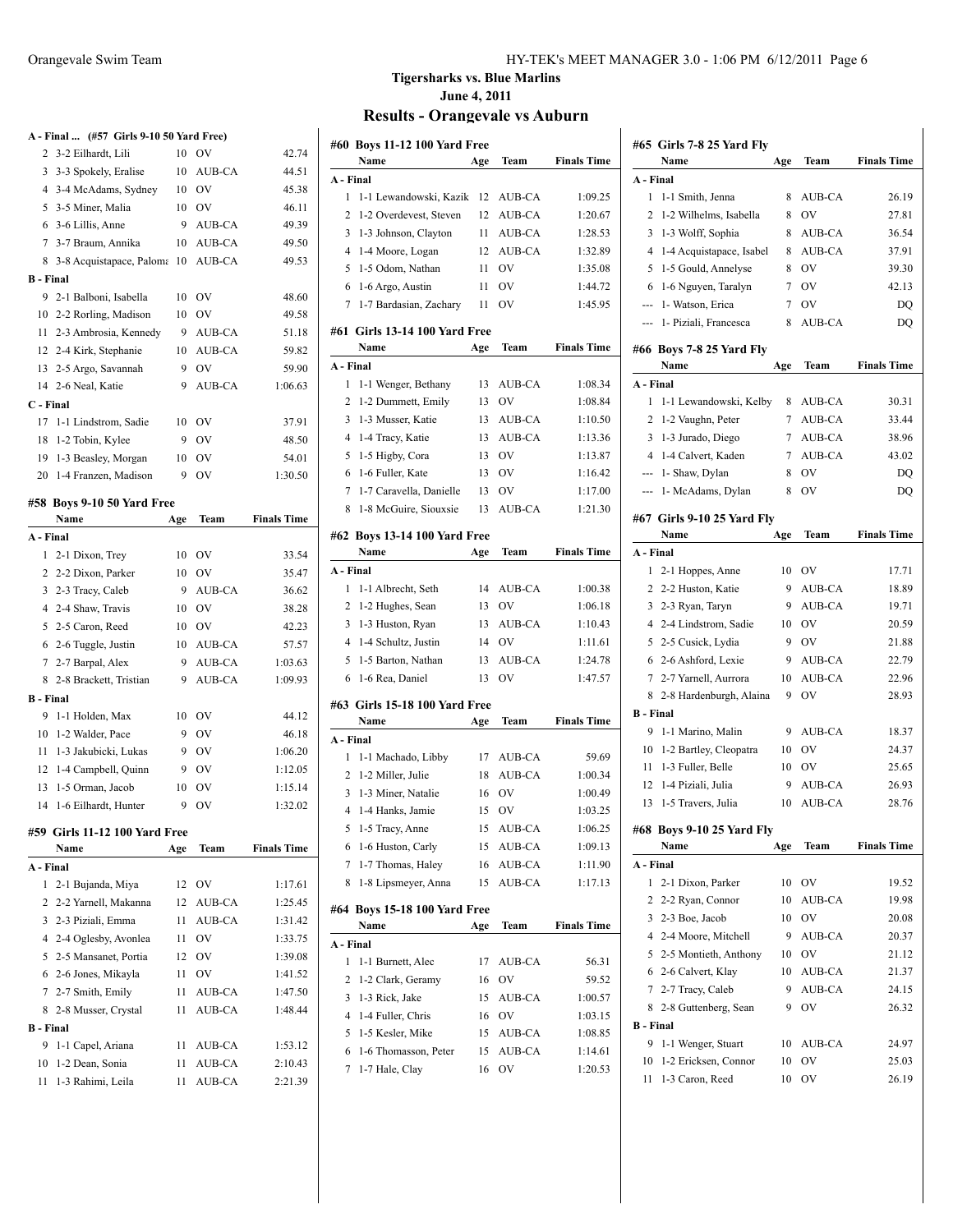|                  | #69 Girls 11-12 50 Yard Fly<br>Name | Age | Team      | <b>Finals Time</b> |
|------------------|-------------------------------------|-----|-----------|--------------------|
| A - Final        |                                     |     |           |                    |
| 1                | 2-1 Gwin, Kourtney                  | 12  | OV        | 39.79              |
| 2                | 2-2 Bujanda, Miya                   | 12  | OV        | 41.18              |
| 3                | 2-3 Spokely, Annika                 | 12  | AUB-CA    | 41.59              |
| 4                | 2-4 Kita, Kaede                     | 12  | AUB-CA    | 41.89              |
|                  | 5 2-5 Barrett, Annie                | 11  | AUB-CA    | 46.18              |
| 6                | 2-6 Yarnell, Makanna                | 12  | AUB-CA    | 46.61              |
|                  | 7 2-7 Guttenberg, Samantha          | 11  | OV        | 49.64              |
|                  | 8 2-8 Mansanet, Portia              | 12  | OV        | 53.73              |
| <b>B</b> - Final |                                     |     |           |                    |
| 9                | 1-1 Conway, Allison                 | 11  | AUB-CA    | 45.68              |
| 10               | 1-2 Tinay, Ryla                     | 11  | OV        | 1:00.02            |
|                  | #70 Boys 11-12 50 Yard Fly          |     |           |                    |
|                  | Name                                | Age | Team      | <b>Finals Time</b> |
| A - Final        |                                     |     |           |                    |
| 1                | 1-1 Benz, Carter                    | 12  | AUB-CA    | 46.22              |
| 2                | 1-2 Moore, Logan                    | 12  | AUB-CA    | 51.26              |
|                  | #71 Girls 13-14 50 Yard Fly         |     |           |                    |
|                  | Name                                | Age | Team      | <b>Finals Time</b> |
| A - Final        |                                     |     |           |                    |
| 1                | 1-1 Negrete, Alexa                  | 14  | OV        | 34.94              |
| 2                | 1-2 Tracy, Katie                    | 13  | AUB-CA    | 38.09              |
| 3                | 1-3 Wenger, Bethany                 | 13  | AUB-CA    | 39.71              |
| 4                | 1-4 Musser, Katie                   | 13  | AUB-CA    | 41.62              |
| 5                | 1-5 Higby, Cora                     | 13  | <b>OV</b> | 43.33              |
| 6                | 1-6 McGuire, Siouxsie               | 13  | AUB-CA    | 47.77              |
| 7                | 1-7 Baldwin, Bethany                | 14  | <b>OV</b> | 1:12.03            |
|                  | #72 Boys 13-14 50 Yard Fly          |     |           |                    |
|                  | Name                                | Age | Team      | <b>Finals Time</b> |
| A - Final        |                                     |     |           |                    |
| 1                | 1-1 Hughes, Sean                    | 13  | OV        | 32.04              |
| 2                | 1-2 Moore, Nicholas                 | 14  | AUB-CA    | 32.95              |
| 3                | 1-3 Granat, Tommy                   | 13  | AUB-CA    | 33.03              |
| 4                | 1-4 Schultz, Jacob                  | 13  | OV        | 34.84              |
|                  | 1-Albrecht, Seth                    | 14  | AUB-CA    | DQ                 |
|                  | #73 Girls 15-18 50 Yard Fly         |     |           |                    |
|                  | Name                                | Age | Team      | <b>Finals Time</b> |
| A - Final        |                                     |     |           |                    |
| 1                | 1-1 Miller, Julie                   | 18  | AUB-CA    | 33.27              |
| 2                | 1-2 Valtman, Stefany                | 15  | OV        | 36.91              |
| 3                | 1-3 Overdevest, Heather             | 16  | AUB-CA    | 39.39              |
| 4                | 1-4 Morgan, Olivia                  | 15  | AUB-CA    | 39.51              |
| 5                | 1-5 Lipsmeyer, Anna                 | 15  | AUB-CA    | 43.11              |
| 6                | 1-6 Eyman, Brooke                   | 16  | OV        | 44.39              |
|                  | #74 Boys 15-18 50 Yard Fly          |     |           |                    |
|                  | Name                                | Age | Team      | <b>Finals Time</b> |
| A - Final        |                                     |     |           |                    |
| 1                | 1-1 Wenger, Brent                   | 16  | AUB-CA    | 27.82              |
| 2                | 1-2 Rick, Jake                      | 15  | AUB-CA    | 29.26              |

| $\overline{4}$<br>1-4 Sharp, Tanner<br>16<br>AUB-CA<br>1-5 Mills, Hayden<br>AUB-CA<br>5<br>15<br>#75  Girls 7-8 100 Yard Free Relay<br>Team<br>Relay<br>A - Final<br>$\mathbf{1}$<br>1-1 AUB-CA<br>A<br>Baez Flores, Naiya 8<br>Acquistapace, Isabel 8<br>Smith, Jenna 8<br>Piziali, Francesca 8<br>$1-2$ OV<br>2<br>A<br>Schrader, Eleece 8<br>Jenness, Victoria 7<br>Wilhelms, Isabella 8<br>McAdams, Macey 8<br>3<br>$1-3$ OV<br>B<br>Pellegrini, Ellie 8<br>Jojola, Giana 8<br>Jakubicka, Linnea 7<br>Gould, Annelyse 8 | 34.96<br>47.80<br><b>Finals Time</b><br>1:33.59<br>1:51.67<br>1:59.52 |   |          | 15 | OV | 30.94 |
|-----------------------------------------------------------------------------------------------------------------------------------------------------------------------------------------------------------------------------------------------------------------------------------------------------------------------------------------------------------------------------------------------------------------------------------------------------------------------------------------------------------------------------|-----------------------------------------------------------------------|---|----------|----|----|-------|
|                                                                                                                                                                                                                                                                                                                                                                                                                                                                                                                             |                                                                       |   |          |    |    |       |
|                                                                                                                                                                                                                                                                                                                                                                                                                                                                                                                             |                                                                       |   |          |    |    |       |
|                                                                                                                                                                                                                                                                                                                                                                                                                                                                                                                             |                                                                       |   |          |    |    |       |
|                                                                                                                                                                                                                                                                                                                                                                                                                                                                                                                             |                                                                       |   |          |    |    |       |
|                                                                                                                                                                                                                                                                                                                                                                                                                                                                                                                             |                                                                       |   |          |    |    |       |
|                                                                                                                                                                                                                                                                                                                                                                                                                                                                                                                             |                                                                       |   |          |    |    |       |
|                                                                                                                                                                                                                                                                                                                                                                                                                                                                                                                             |                                                                       |   |          |    |    |       |
|                                                                                                                                                                                                                                                                                                                                                                                                                                                                                                                             |                                                                       |   |          |    |    |       |
|                                                                                                                                                                                                                                                                                                                                                                                                                                                                                                                             |                                                                       |   |          |    |    |       |
|                                                                                                                                                                                                                                                                                                                                                                                                                                                                                                                             |                                                                       |   |          |    |    |       |
|                                                                                                                                                                                                                                                                                                                                                                                                                                                                                                                             |                                                                       |   |          |    |    |       |
|                                                                                                                                                                                                                                                                                                                                                                                                                                                                                                                             |                                                                       |   |          |    |    |       |
|                                                                                                                                                                                                                                                                                                                                                                                                                                                                                                                             |                                                                       |   |          |    |    |       |
|                                                                                                                                                                                                                                                                                                                                                                                                                                                                                                                             |                                                                       |   |          |    |    |       |
|                                                                                                                                                                                                                                                                                                                                                                                                                                                                                                                             | 2:00.92                                                               | 4 | $1-4$ OV |    | С  |       |
| Pryor, Lillia 7<br>Higby, Lily 8                                                                                                                                                                                                                                                                                                                                                                                                                                                                                            |                                                                       |   |          |    |    |       |
| Montieth, Sydney 7                                                                                                                                                                                                                                                                                                                                                                                                                                                                                                          |                                                                       |   |          |    |    |       |
| 5<br>$1-5$ OV<br>D                                                                                                                                                                                                                                                                                                                                                                                                                                                                                                          |                                                                       |   |          |    |    |       |
| Bardasian, Brooklynn 7                                                                                                                                                                                                                                                                                                                                                                                                                                                                                                      | Watson, Erica 7                                                       |   |          |    |    |       |
| Ball, Susanna 7                                                                                                                                                                                                                                                                                                                                                                                                                                                                                                             | x2:23.94                                                              |   |          |    |    |       |
| $1-6$ OV<br>6<br>E                                                                                                                                                                                                                                                                                                                                                                                                                                                                                                          | Caron, Ava 7                                                          |   |          |    |    |       |
| Cook, Corrina 8                                                                                                                                                                                                                                                                                                                                                                                                                                                                                                             | Baade, Chloe 7                                                        |   |          |    |    |       |
| Walder, Georgia 7                                                                                                                                                                                                                                                                                                                                                                                                                                                                                                           | x2:25.41                                                              |   |          |    |    |       |
| 1-7 AUB-CA<br>7<br>В                                                                                                                                                                                                                                                                                                                                                                                                                                                                                                        | Hadjbahramiyan, Sara 8                                                |   |          |    |    |       |
| Towne, Megan 7                                                                                                                                                                                                                                                                                                                                                                                                                                                                                                              | Nguyen, Taralyn 7                                                     |   |          |    |    |       |
| Johnson, Marie 8                                                                                                                                                                                                                                                                                                                                                                                                                                                                                                            | 2:31.95                                                               |   |          |    |    |       |
|                                                                                                                                                                                                                                                                                                                                                                                                                                                                                                                             | Rothbardt, Lucy 8                                                     |   |          |    |    |       |
|                                                                                                                                                                                                                                                                                                                                                                                                                                                                                                                             | Wolff, Sophia 8                                                       |   |          |    |    |       |
| #76  Boys 7-8 100 Yard Free Relay                                                                                                                                                                                                                                                                                                                                                                                                                                                                                           |                                                                       |   |          |    |    |       |
| Team<br>Relay                                                                                                                                                                                                                                                                                                                                                                                                                                                                                                               | <b>Finals Time</b>                                                    |   |          |    |    |       |
| A - Final                                                                                                                                                                                                                                                                                                                                                                                                                                                                                                                   |                                                                       |   |          |    |    |       |
| 1<br>1-1 AUB-CA<br>A                                                                                                                                                                                                                                                                                                                                                                                                                                                                                                        | 1:39.73                                                               |   |          |    |    |       |
| Lewandowski, Kelby 8<br>Calvert, Kaden 7                                                                                                                                                                                                                                                                                                                                                                                                                                                                                    |                                                                       |   |          |    |    |       |
| Musser, William 7<br>Vaughn, Peter 7                                                                                                                                                                                                                                                                                                                                                                                                                                                                                        |                                                                       |   |          |    |    |       |
| 1-2 AUB-CA<br>2<br>В                                                                                                                                                                                                                                                                                                                                                                                                                                                                                                        | 1:59.89                                                               |   |          |    |    |       |
| Brear, Jimmy 7<br>Krezman, Cameron 7                                                                                                                                                                                                                                                                                                                                                                                                                                                                                        |                                                                       |   |          |    |    |       |
| Morgan, Eli 7<br>Jurado, Diego 7                                                                                                                                                                                                                                                                                                                                                                                                                                                                                            |                                                                       |   |          |    |    |       |
| $1-3$ OV<br>3<br>В                                                                                                                                                                                                                                                                                                                                                                                                                                                                                                          | 2:08.25                                                               |   |          |    |    |       |
| Gawthorne, Liam 8<br>Ericksen, Kevin 7                                                                                                                                                                                                                                                                                                                                                                                                                                                                                      |                                                                       |   |          |    |    |       |
| Black, Ethan 7<br>Rosello, Max 7                                                                                                                                                                                                                                                                                                                                                                                                                                                                                            |                                                                       |   |          |    |    |       |
| $1 - OV$<br>А                                                                                                                                                                                                                                                                                                                                                                                                                                                                                                               | DQ                                                                    |   |          |    |    |       |
| Givens, Luke 8<br>Shaw, Dylan 8                                                                                                                                                                                                                                                                                                                                                                                                                                                                                             |                                                                       |   |          |    |    |       |
| Penman, Logan 7<br>McAdams, Dylan 8                                                                                                                                                                                                                                                                                                                                                                                                                                                                                         |                                                                       |   |          |    |    |       |
| #77 Girls 9-10 200 Yard Free Relay                                                                                                                                                                                                                                                                                                                                                                                                                                                                                          |                                                                       |   |          |    |    |       |
| Team<br>Relay                                                                                                                                                                                                                                                                                                                                                                                                                                                                                                               | <b>Finals Time</b>                                                    |   |          |    |    |       |
| A - Final                                                                                                                                                                                                                                                                                                                                                                                                                                                                                                                   |                                                                       |   |          |    |    |       |
| 1<br>1-1 AUB-CA<br>A                                                                                                                                                                                                                                                                                                                                                                                                                                                                                                        | 2:37.76                                                               |   |          |    |    |       |
| Ashford, Lexie 9<br>Ryan, Taryn 9                                                                                                                                                                                                                                                                                                                                                                                                                                                                                           |                                                                       |   |          |    |    |       |
| Yarnell, Aurrora 10<br>Huston, Katie 9                                                                                                                                                                                                                                                                                                                                                                                                                                                                                      |                                                                       |   |          |    |    |       |
| $1-2$ OV<br>2<br>А                                                                                                                                                                                                                                                                                                                                                                                                                                                                                                          | 2:38.96                                                               |   |          |    |    |       |
| Cusick, Lydia 9<br>Hardenburgh, Alaina 9                                                                                                                                                                                                                                                                                                                                                                                                                                                                                    |                                                                       |   |          |    |    |       |
| Lindstrom, Sadie 10<br>Hoppes, Anne 10                                                                                                                                                                                                                                                                                                                                                                                                                                                                                      |                                                                       |   |          |    |    |       |
| 1-3 OV<br>3<br>В                                                                                                                                                                                                                                                                                                                                                                                                                                                                                                            | 2:48.73                                                               |   |          |    |    |       |
| Jaraba, Mia 10<br>McAdams, Sydney 10                                                                                                                                                                                                                                                                                                                                                                                                                                                                                        |                                                                       |   |          |    |    |       |
|                                                                                                                                                                                                                                                                                                                                                                                                                                                                                                                             |                                                                       |   |          |    |    |       |
|                                                                                                                                                                                                                                                                                                                                                                                                                                                                                                                             |                                                                       |   |          |    |    |       |
|                                                                                                                                                                                                                                                                                                                                                                                                                                                                                                                             |                                                                       |   |          |    |    |       |
|                                                                                                                                                                                                                                                                                                                                                                                                                                                                                                                             |                                                                       |   |          |    |    |       |
|                                                                                                                                                                                                                                                                                                                                                                                                                                                                                                                             |                                                                       |   |          |    |    |       |
|                                                                                                                                                                                                                                                                                                                                                                                                                                                                                                                             |                                                                       |   |          |    |    |       |
|                                                                                                                                                                                                                                                                                                                                                                                                                                                                                                                             |                                                                       |   |          |    |    |       |
|                                                                                                                                                                                                                                                                                                                                                                                                                                                                                                                             |                                                                       |   |          |    |    |       |
|                                                                                                                                                                                                                                                                                                                                                                                                                                                                                                                             |                                                                       |   |          |    |    |       |
|                                                                                                                                                                                                                                                                                                                                                                                                                                                                                                                             |                                                                       |   |          |    |    |       |
|                                                                                                                                                                                                                                                                                                                                                                                                                                                                                                                             |                                                                       |   |          |    |    |       |
| 1-3 McLean, Lucas<br>3                                                                                                                                                                                                                                                                                                                                                                                                                                                                                                      |                                                                       |   |          |    |    |       |

| 4         | 1-4 AUB-CA                                | В<br>2:52.45                             |
|-----------|-------------------------------------------|------------------------------------------|
|           | Marino, Malin 9                           | Lillis, Anne 9                           |
|           | Travers, Julia 10                         | Spokely, Eralise 10                      |
| 5         | $1-5$ OV                                  | C<br>3:16.43                             |
|           | Miner, Malia 10                           | Rorling, Madison 10                      |
|           | Hale, Isabella 9                          | Eilhardt, Lili 10                        |
| 6         | $1-6$ AUB-CA                              | С<br>3:43.62                             |
|           | Kirk, Stephanie 10                        | Neal, Katie 9                            |
|           | Acquistapace, Paloma 10                   | Braum, Annika 10                         |
| 7         | $1-7$ OV                                  | D<br>x4:17.24                            |
|           | Beasley, Morgan 10                        | Balboni, Isabella 10                     |
|           | Argo, Savannah 9                          | Franzen, Madison 9                       |
|           |                                           |                                          |
|           | #78 Boys 9-10 200 Yard Free Relay<br>Team | Relay<br><b>Finals Time</b>              |
| A - Final |                                           |                                          |
| 1         | $1-1$ OV                                  | A<br>2:25.06                             |
|           | Dixon, Cole 10                            | Shaw, Travis 10                          |
|           | Dixon, Parker 10                          | Dixon, Trey 10                           |
| 2         | $1-2$ OV                                  | B<br>2:41.92                             |
|           | Guttenberg, Sean 9                        | Boe, Jacob 10                            |
|           | Rose, Jakob 10                            | Montieth, Anthony 10                     |
| 3         | 1-3 AUB-CA                                | 2:49.09<br>A                             |
|           | Calvert, Klay 10                          | Wenger, Stuart 10                        |
|           | Tracy, Caleb 9                            | Moore, Mitchell 9                        |
| 4         | 1-4 AUB-CA                                | B<br>4:01.86                             |
|           | Ryan, Connor 10                           | Barpal, Alex 9                           |
|           | Brackett, Tristian 9                      | Benz, Brady 9                            |
| ---       | $1 - OV$                                  | D<br>DQ                                  |
|           | Novak, Kevin 10                           | Kliewer, Evan 9                          |
|           | Campbell, Quinn 9                         | Bardasian, Gannon 9                      |
| ---       | $1 - OV$                                  | С<br>DQ                                  |
|           | Caron, Reed 10                            | Walder, Pace 9                           |
|           | Ericksen, Connor 10                       | Holden, Max 10                           |
|           |                                           |                                          |
|           | #79 Girls 11-12 200 Yard Free Relay       |                                          |
|           | Team                                      | <b>Finals Time</b><br>Relay              |
| A - Final |                                           |                                          |
| 1         | 1-1 AUB-CA<br>Yarnell, Makanna 12         | 2:22.85<br>А                             |
|           |                                           | Spokely, Annika 12                       |
| 2         | Barrett, Annie 11<br>1-2 OV               | Kita, Kaede 12<br>A<br>2:28.15           |
|           |                                           |                                          |
|           | Bujanda, Miya 12                          | Mansanet, Portia 12<br>Gwin, Kourtney 12 |
| 3         | Boe, Taylor 11<br>1-3 AUB-CA              | B<br>2:35.61                             |
|           | Tracy, Mikaela 11                         | Vaughn, Abigail 11                       |
|           | Smith, Emily 11                           |                                          |
| 4         | 1-4 OV                                    | Piziali, Emma 11<br>B<br>2:52.68         |
|           |                                           |                                          |
|           | Guttenberg, Samantha 11                   | Jones, Mikayla 11                        |
| 5         | Tinay, Ryla 11<br>1-5 AUB-CA              | Oglesby, Avonlea 11<br>C<br>3:27.60      |
|           | Rahimi, Leila 11                          | Dean, Sonia 11                           |
|           | Capel, Ariana 11                          | Musser, Crystal 11                       |
|           |                                           |                                          |
|           |                                           |                                          |